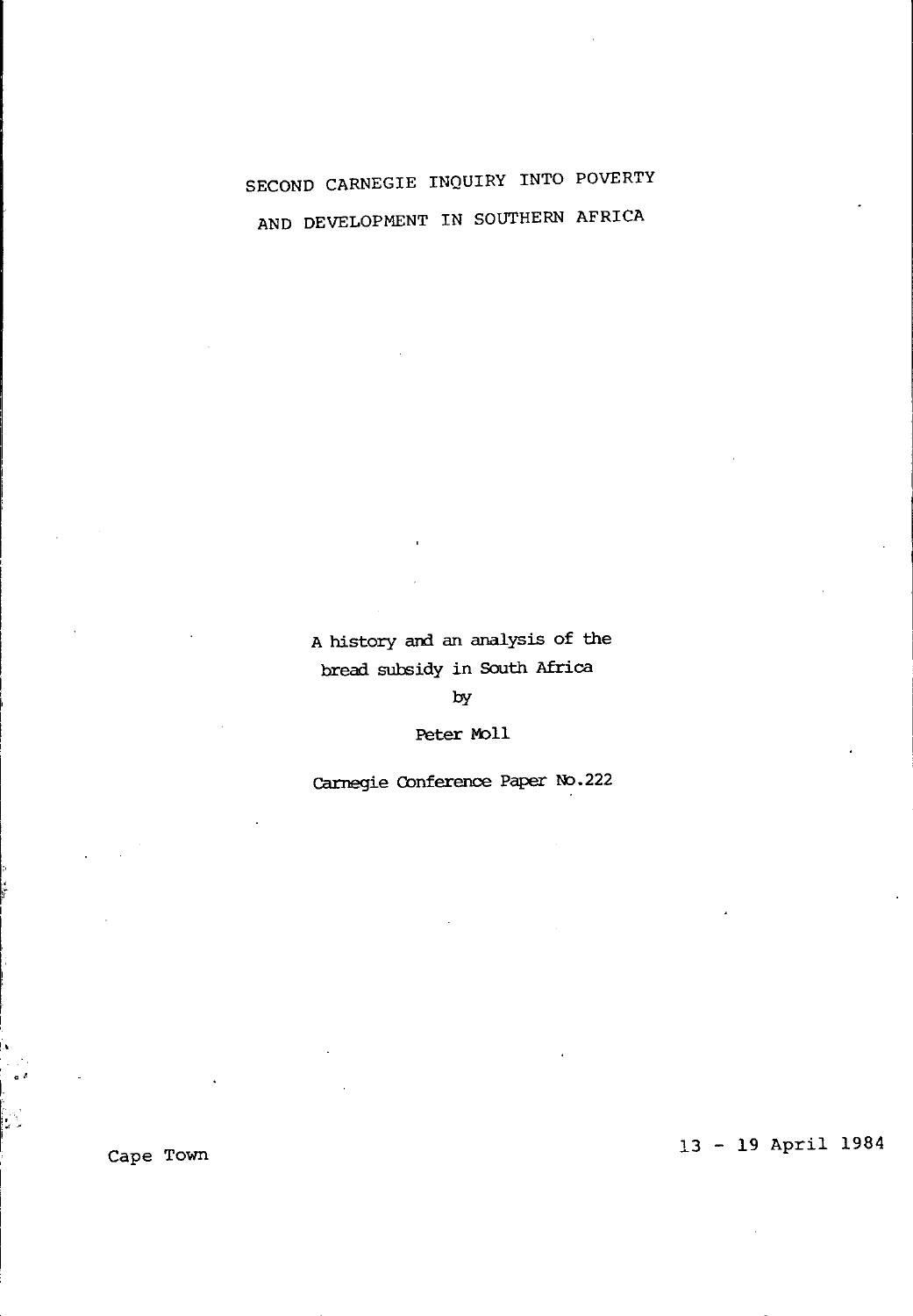'lhis paper first appeared as a Saldru policy paper, in September 1983

 $\ddot{\phantom{a}}$ 

# ISBN 0 7992 0620 2

t.<br>K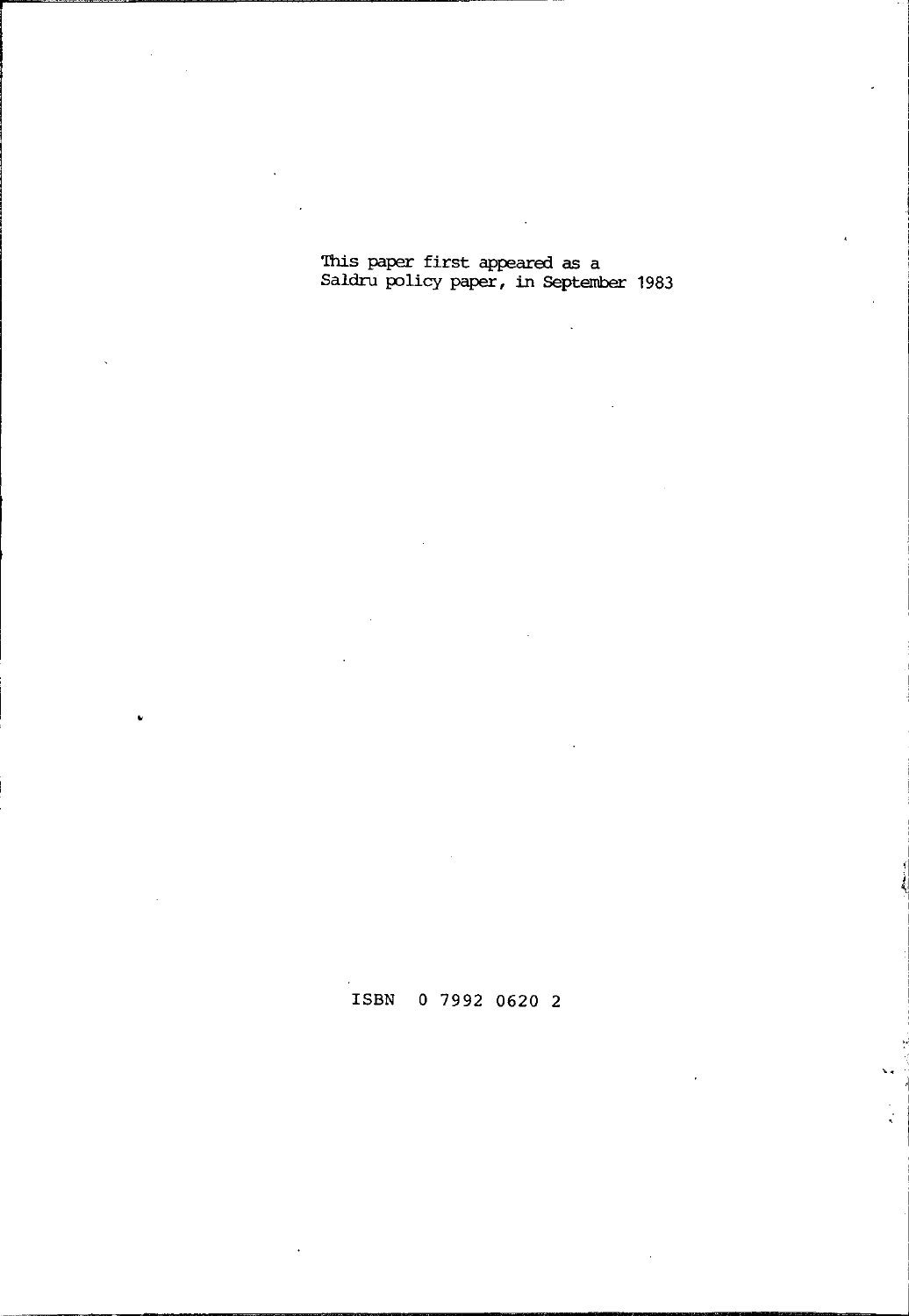|  | TABLE OF CONTENTS |
|--|-------------------|
|  | ____              |

 $\ddot{\phantom{a}}$ 

|                                                                                                                                               | - - - - |
|-----------------------------------------------------------------------------------------------------------------------------------------------|---------|
| INTRODUCTION                                                                                                                                  | ı       |
| ORIGIN OF THE BREAD SUBSIDY                                                                                                                   | ı       |
| STATE FOOD MANAGEMENT POLICIES                                                                                                                | ı       |
| Wartime Frugality<br>А.                                                                                                                       | ı       |
| Price Manipulation<br>в.                                                                                                                      | 3       |
| Enriched Bread<br>c.                                                                                                                          | 3       |
| RECENT BREAD CONSUMPTION PATTERNS AND PRICE SENSITIVITY                                                                                       | 6       |
| AMOUNT OF SUBSIDY                                                                                                                             | 12      |
| WHO BENEFITS?                                                                                                                                 | 13      |
| Wheat Farmers<br>А.                                                                                                                           | 13      |
| в.<br>Consumers                                                                                                                               | 14      |
| JUSTIFICATION FOR THE BREAD SUBSIDY                                                                                                           | 17      |
| CONCLUSION                                                                                                                                    | 18      |
| ANNEXURE 1: Sales of Bread in South Africa 1941/2 to 1980/1                                                                                   | 20      |
| ANNEXURE 2 Bread Prices in South Africa 1941/2 to 1980/1                                                                                      | 22      |
| ANNEXURE 3: Amount of the Bread Subsidy in South Africa<br>1939/40 to<br>1980/81                                                              | 24      |
| FIGURE 1 : Sales and prices of bread in South Africa,<br>1976-1981                                                                            | 27      |
| TABLES                                                                                                                                        |         |
| Consumption of bread in the Union of South<br>Table 1<br>Africa, 1955 and 1956                                                                | 4       |
| Table 2<br>Sales and prices of bread in South Africa,<br>1976–1981                                                                            | 7       |
| Average annual cash expenditure per black<br>Table 3<br>household in Johannesburg, excluding purchases<br>immediately consumed away from home | 8       |
| Table 4<br>Average annual cash expenditure by black<br>multiple households in Johannesburg, 1980                                              | 10      |
| Table 5<br>Estimates of total annual cash expenditure<br>in Venda in 1977 and 1980                                                            | 11      |
| Table 6<br>South African and international wheat prices<br>1975-1980                                                                          | 13      |
| Table 7<br>Expenditure by households in South Africa, inc-<br>luding Transkei and Bophuthatswana, 1975                                        | 14      |
| Table 8<br>Percentages of expenditure by households in South<br>Africa, including Transkei and Bophuthatswana,1975 15                         |         |
| Table 9<br>Estimated tax shares by racial group 1949/50 -<br>1975/6                                                                           | 16      |
| Table 10<br>Salaries and wages 1975 and 1980                                                                                                  | 16      |

Page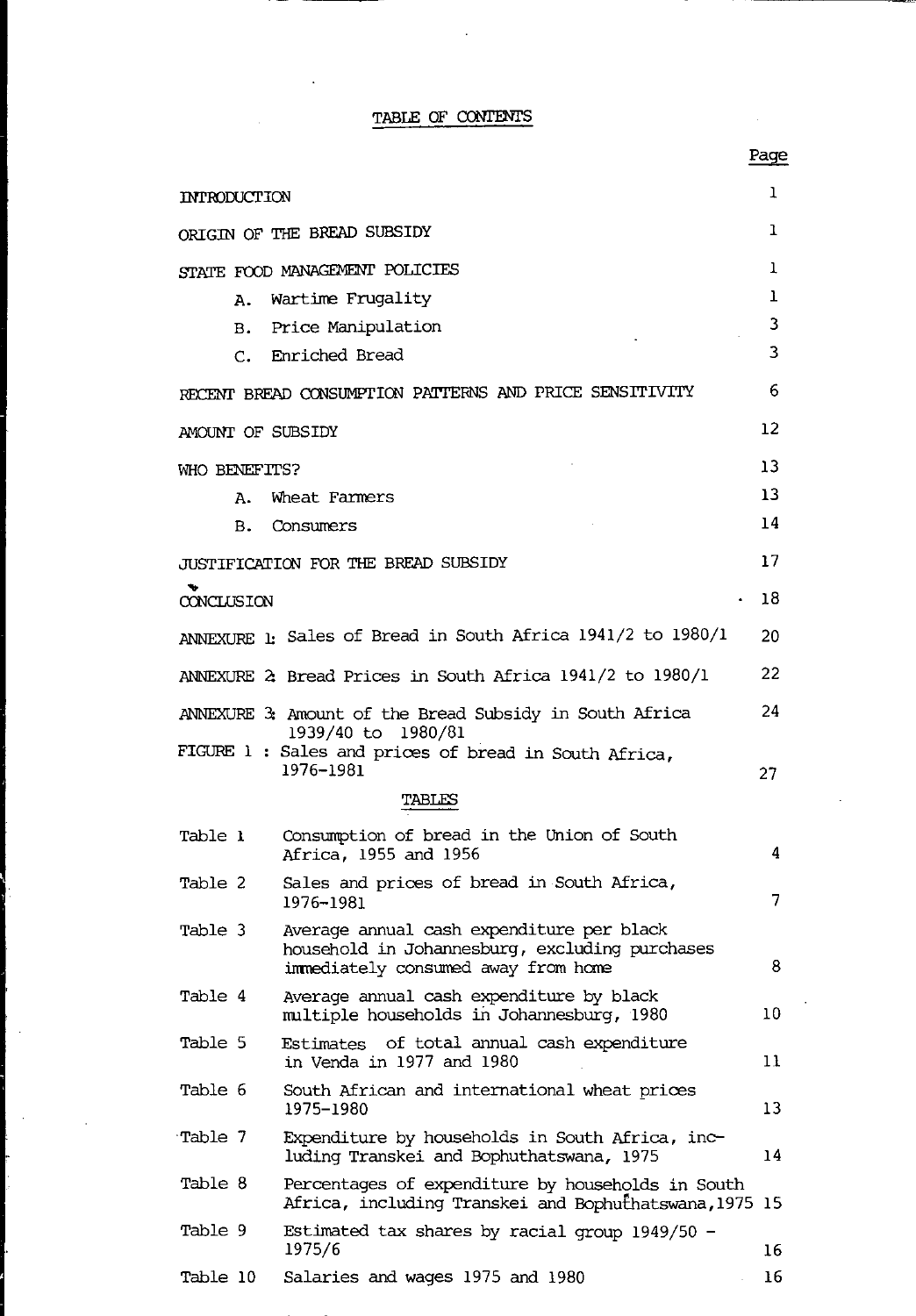### INTRODUCTION

Since the 1930s the state has exercised food management policies with the aim of promoting domestic agriculture, ensuring supplies at relatively constant prices to the consumer, and providing certain foodstuffs at low cost for nutritional reasons.

In this paper I shall examine one aspect of the state's food management policies, namely that relating to bread production and distribution. Its importance is underlined by the fact that, following a reduction in the bread subsidy, the bread price was raised in October 1982, against vlidespread opposition from comnunity organisations. It was suspected that the government intended to remove the bread subsidy altogether. I shall try to ShON what the effect on consumption would be if the subsidy were removed, and give an assessment of the benefits of the subsidy to various sectors of the community in South Africa.

### ORIGIN OF THE BREAD SUBSIDY

As is frequently the case with food price subsidies, the subsidy on wheat was originally intended to be terrporary. In the 1939-1940 season producers were compensated by the Wheat Board for the rise in the costs of production after the outbreak of the war. The subsidy arrounted to Is per bag of wheat. Taken from the Board's levy fund, it amounted to £173 000. It was introduced 'to bridge what was at that time regarded as a terrporary cost and price increase' (Wheat Board Report 1952/3).

In the following  $(1940/1)$  season there were significant production price increases; a subsidy of 2s per bag was paid, half by the government and half by the Board, making a total of £393 542. The subsidy has been maintained ever since.

### STATE FOOD MANAGEMENT POLICIES

### A. Wartime Frugality

The state has regularly intervened in the food industry, often with clearly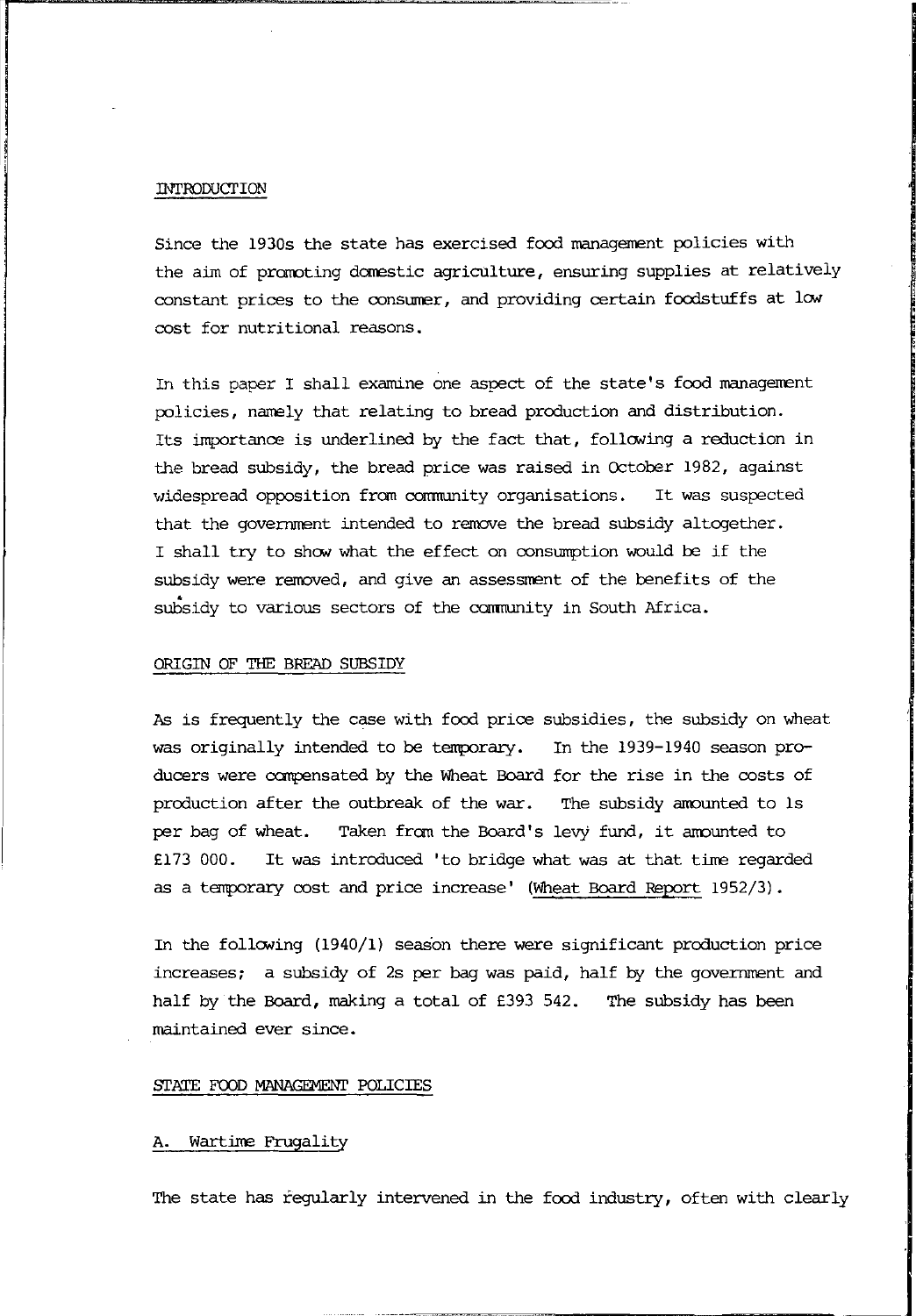expressed nutritional objectives. During and shortly after World War II this took the form of introducing coarser bread and forbidding the production of foodstuffs requiring high wheat usage.

The shortage of wheat on the world market at the outbreak of World War II resulted in the abolition of white bread, save for military and civilian hospitals, and the introduction of a rougher, 'standard loaf' with a more efficient wheat usage. The standard loaf was made from unsifted meal of a high extraction rate of 96%; the white loaf had been made from bakers' flour of a low extraction rate of  $80\$ . Whereas 200 pounds of wheat gave approximately 190 pounds of unsifted meal, it gave only 140 pounds of bakers' flour, i.e. the substitution of white bread by standard bread meant a gain of 50 pounds per bag of wheat, or 25%.

Other low extraction products were simultaneously prohibited and quantities of macaroni and confectionery were limited.

During the 1945/6 season, a severe shortage of maize was experienced, resulting in sharply increased purchases of bread, particularly by the black population. Thus consumption of bread on the Witwatersrand during January, February and March of 1946 was 47%, 43% and 31% higher respectively than during the corresponding months of 1945. The Board commented that wheaten bread constituted a substitute for mealie meal among the black population, and felt there was good reason for believing that a large percentage of that substitution had been of a permanent nature (Wheat Board Report 1945/6, p.3).

In 1946, as part of the belt-tightening measures, sieving meal of types 1 and 2 was forbidden, effectively excluding the production of biscuits. The making of toast by hotels was proscribed. In May 1946 the weight of the standard loaf was decreased from 32 to 29 ozs. and the prioe reduced from a maximum of 7d to  $6\frac{1}{4}$  over-the-counter in order to distribute the country's limited wheat resources more widely.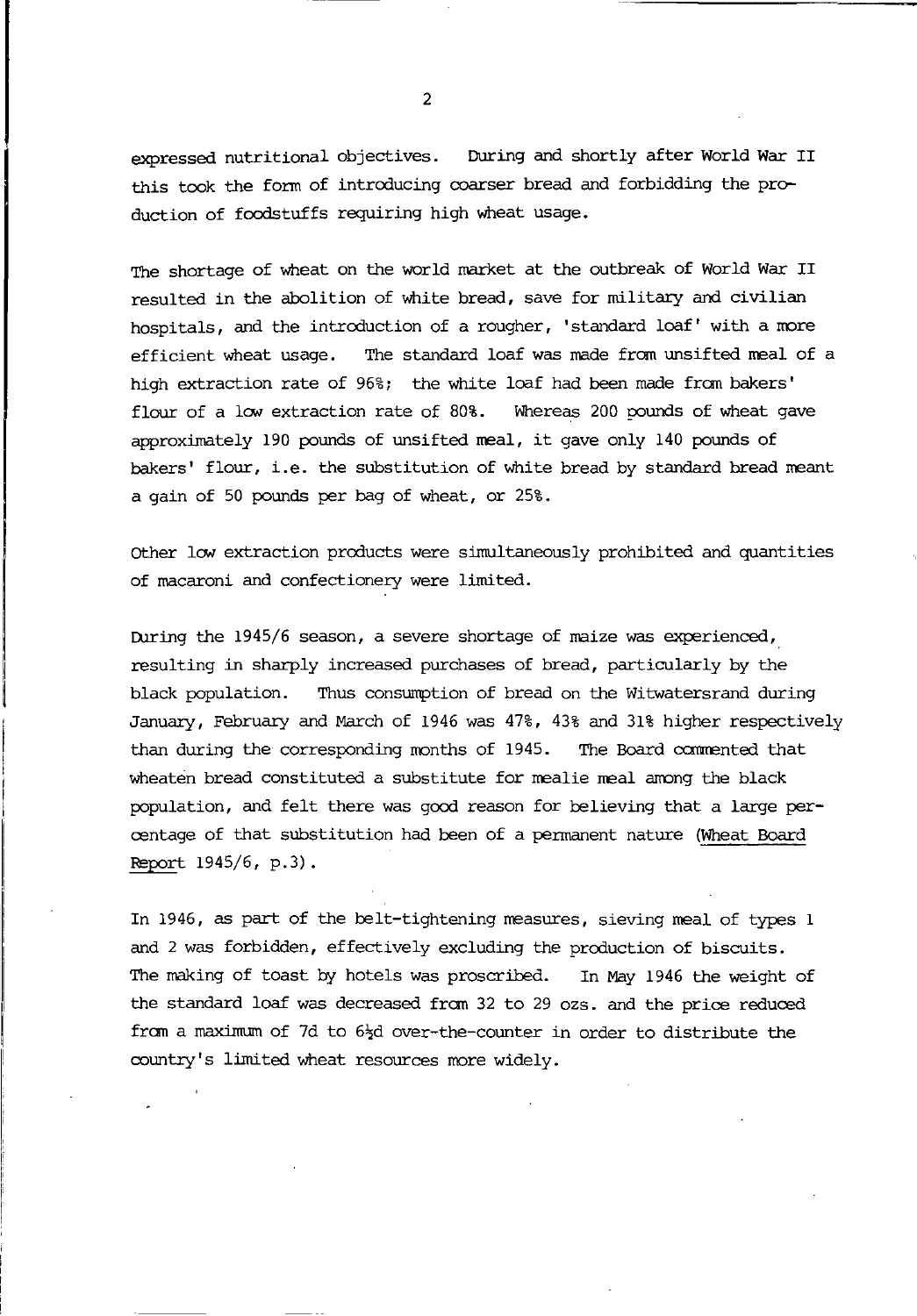### B. Price Manipulation

In the post-war years state intervention took the form of a special subsidy on brown bread in order to encourage consumption of this nutritious foodstuff.

During 1947 and 1948 the wheat market gradually improved. On 1 November 1948 the Union was able to return to the unrestricted sale of white bread. In the 1948/9 season; white bread constituted 91,5% and brown 8,5% of all bread sold (Wheat Board Report 1950/1).

The government decided to pay a special subsidy on brown bread in order to encourage its consumption, because of its nutritional value and in order to reduce the quantity of wheat imported. The ordinary difference of ~d between the price of white and brown bread was widened by reducing the over-the-counter price of brown bread by  $\frac{1}{2}d$  (to 6d) and increasing the price of white bread by  $\frac{1}{2}d$  (to  $7\frac{1}{2}d$ ). In one month (October 1949 -November 1949) the proportions of consumption for the Union as a whole changed fran 91,95% white:8,05% brown, to 80,0% white:20,0% brown. The increase in brown bread consumption was retained: in the period November 1949 to October 1950, the percentages for the Union as a whole were 77,9% white:  $22,18$  brown as compared with  $93,78$  white:  $6,38$  brown for  $1948/9$ . In the opinion of the Board '... the special subsidy paid on brown bread •.. has succeeded admirably' (Wheat Board Report 1950/1, p.24).

### C. Enriched Bread

State intervention in the fifties took the form of the introduction of enriched bread aimed at lower income black and white consumers. The special subsidy on brown bread was retained meanwhile.

The enriched bread scheme was launched in July 1952. Enriching ingredients like groundnut meal, buttermilk powder, skimmed milk powder, and calcium carbonate were prepared in the form of a 'premix' and supplied to bakers, together with fat, by the Department of Nutrition. The enrichment was limited to brown and wholewheat bread. Initially the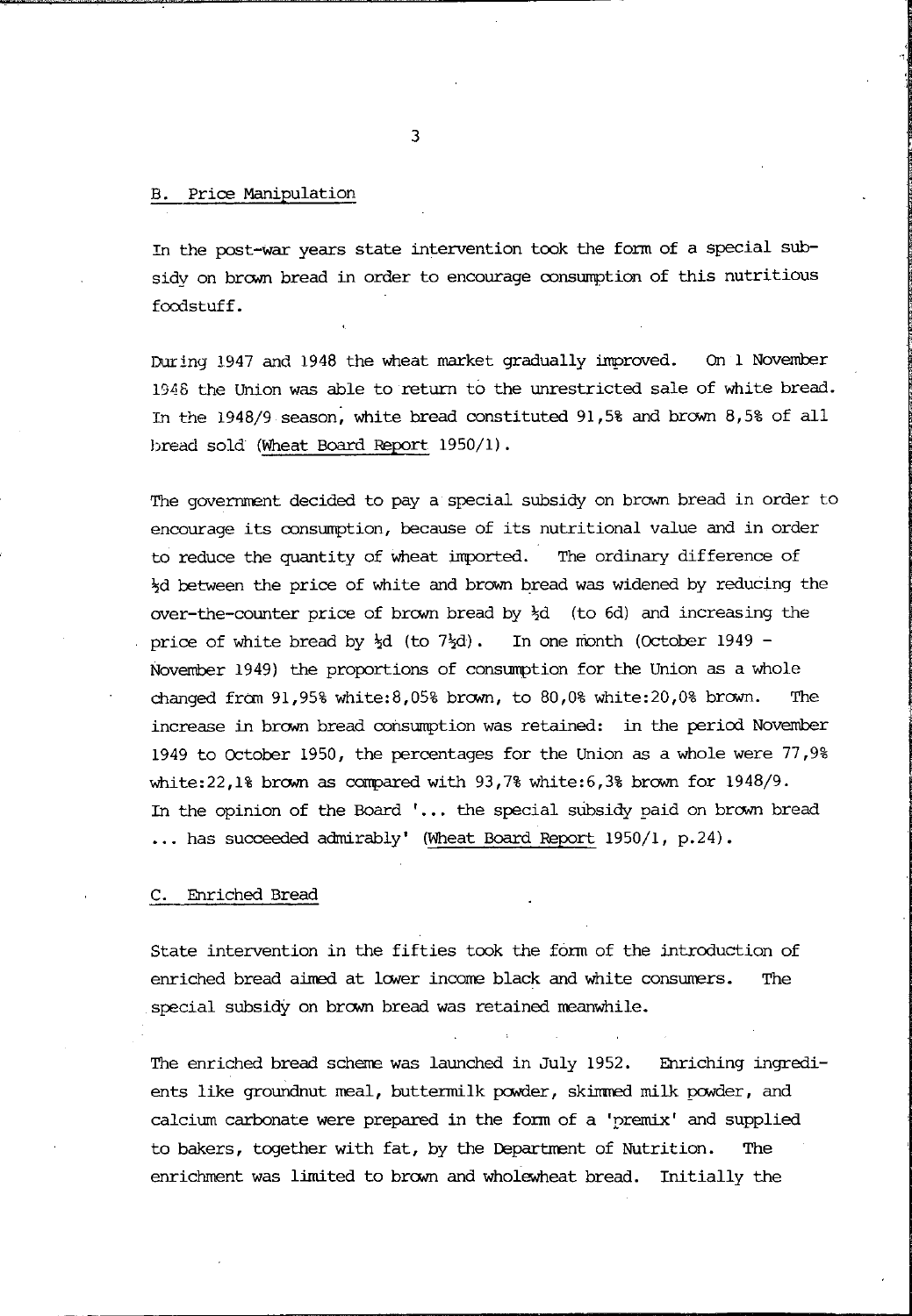enriched bread was sold at the same price as brown bread; production costs were also the sane (Wheat Board Reports 1951/2 and 1952/3).

In 1953 the price of enriched brown bread was left unchanged at 6<sup>1</sup>d per 2-pound loaf, the price of ordinary brown bread was increased by  $\frac{1}{2}d$  to 7d per loaf and the price of white bread was increased by 1½d to 9½d per loaf. White bread and brarm bread production started to show a considerable drop while the production of enriched bread showed a corresponding increase. By October 1953 the production of white bread, which had constituted same 80% of all bread production, had fallen to 68,7% of the total, while brarm bread constituted 6,4% and enriched bread 24,9% of the total (Wheat Board Report 1960/1).

COntradictory opinions were offered on the market response to the provision of enriched bread.

In 1957 the Minister of Health said in Parlianent that a survey of bread consumption in the Union had been conducted by the National Nutrition Research Institute of the CSIR in 1955 (Hansard 8.2.1957). It found that of the total bread consumption of 'Natives', fortified bread amounted to 54,8%; for 'COloureds' the figure was 47% and for 'Asiatics' 22,8%. Quantities sold to all groups in the Union were as follows:

| u<br>г<br> |  |
|------------|--|
|            |  |

| Item                                               | 1955        | 1956        |
|----------------------------------------------------|-------------|-------------|
| White bread                                        | 296 875 894 | 305 235 106 |
| Brown bread                                        | 31 798 145  | 31 381 894  |
| Fortified bread                                    | 145 592 714 | 149 502 874 |
| Fortified bread as<br>a percentage of all<br>bread | 30.4%       | 30,8%       |

Consumption of bread in the Union of South Africa, 1955 and 1956

If the NNRI survey was representative, it is apparent that the enriched bread programne was a success in 1955, because the most disadvantaged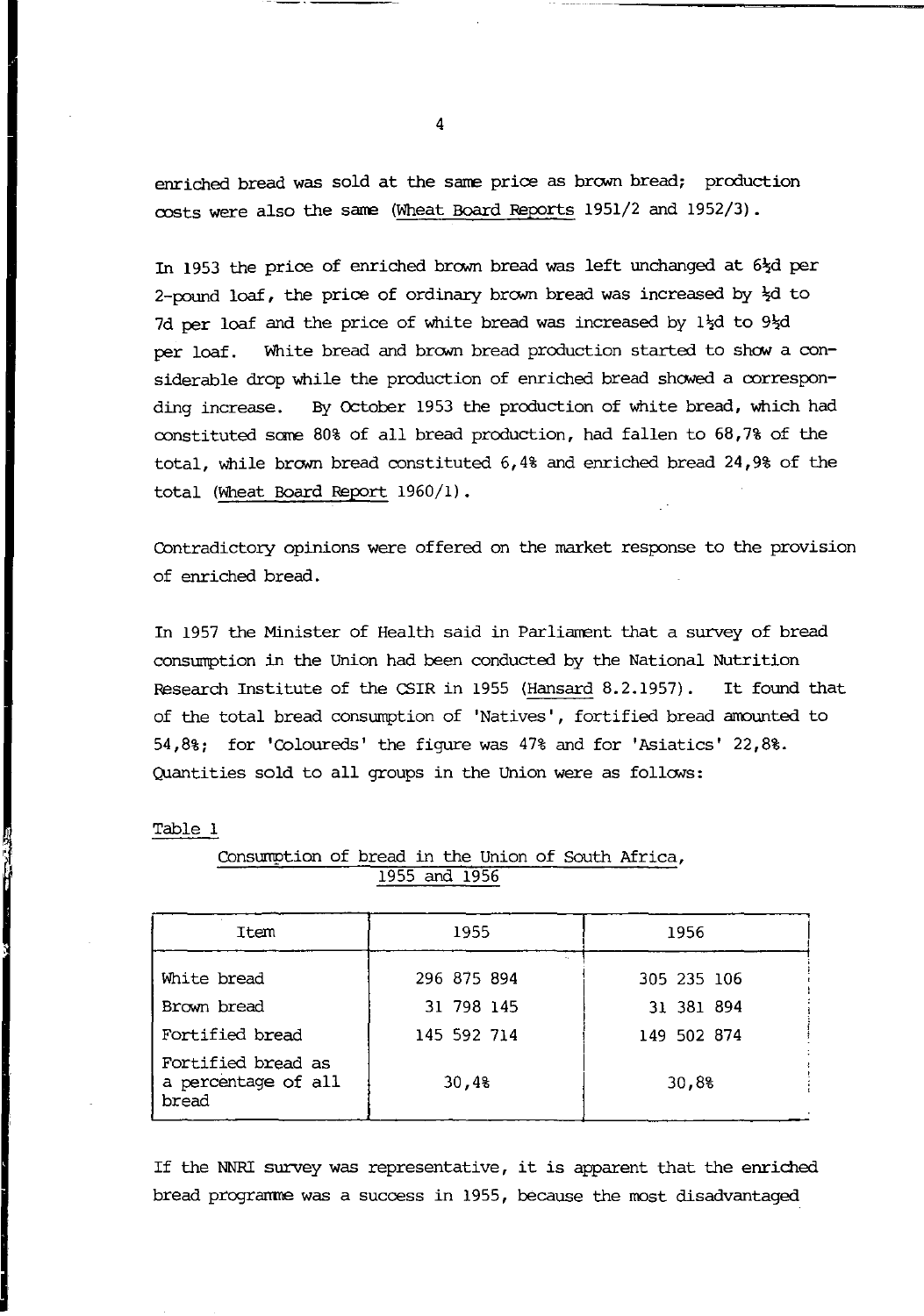groups ('Natives' and 'Coloureds') ate proportionately more enriched bread  $(i.e. 54.8%$  and  $47%)$  than did all groups together  $(30.4%)$ . It is reasonable to suppose that the popularity of enriched bread was partly due to its lower price.

However, the Board did not take the sanguine view of the Minister. It argued in 1952/3 that the subsidy was a failure as far as the lower income groups were concerned, for 'these classes do not eat brown bread'. time had come, reasoned the Board, for the gradual abolition of the subsidy on bread and meal. '!he subsidy had been introduced to bridge what at that The time was regarded as a temporary cost and price increase, but a new cost and price structure was now current; thus 'the justification for payment of the subsidy had lapsed to a large degree'.

The Board also argued that the special subsidy on enriched bread should be removed, because 'this bread is consumed almost exclusively by the well-todo classes'. Moreover consumer sales of enriched bread were not so high when it was borne in mind that government institutions like hospitals and schools ordered only enriched bread. The government, the Board felt, should offer nutritional education about the advantages of enriched bread rather than pay needless subsidies (Wheat Board Report 1952/3).

This opinion was repeated in subsequent years. In its Annual Report of 1957/8 the Board iterated that:

 $\dots$  enriched brown bread is mainly eaten by those income classes that can well afford a balanced diet. It has classes that can well afford a balanced diet. recommended to the Government that the prices of unenriched and enriched bread should be the same, and that the Government should rather acquaint those customers who need it with the advantages of enriched bread by means of<br>efficient guidance. In addition to the doubts raise In addition to the doubts raised above there is the considerable expense incurred by the Board in administering the various subsidies.'  $(p.12)$ 

In the end the opinion of the Board won the day. In April 1959 the price for all grades of bread were increased by  $\frac{1}{2}d$  per 2-pound loaf, and the subsidy of  $\frac{1}{2}d$  per 2-pound loaf on enriched bread was abolished; thus the price of ordinary brown bread and the price of enriched bread became the same. Once again, the market response to the changes in price was swift.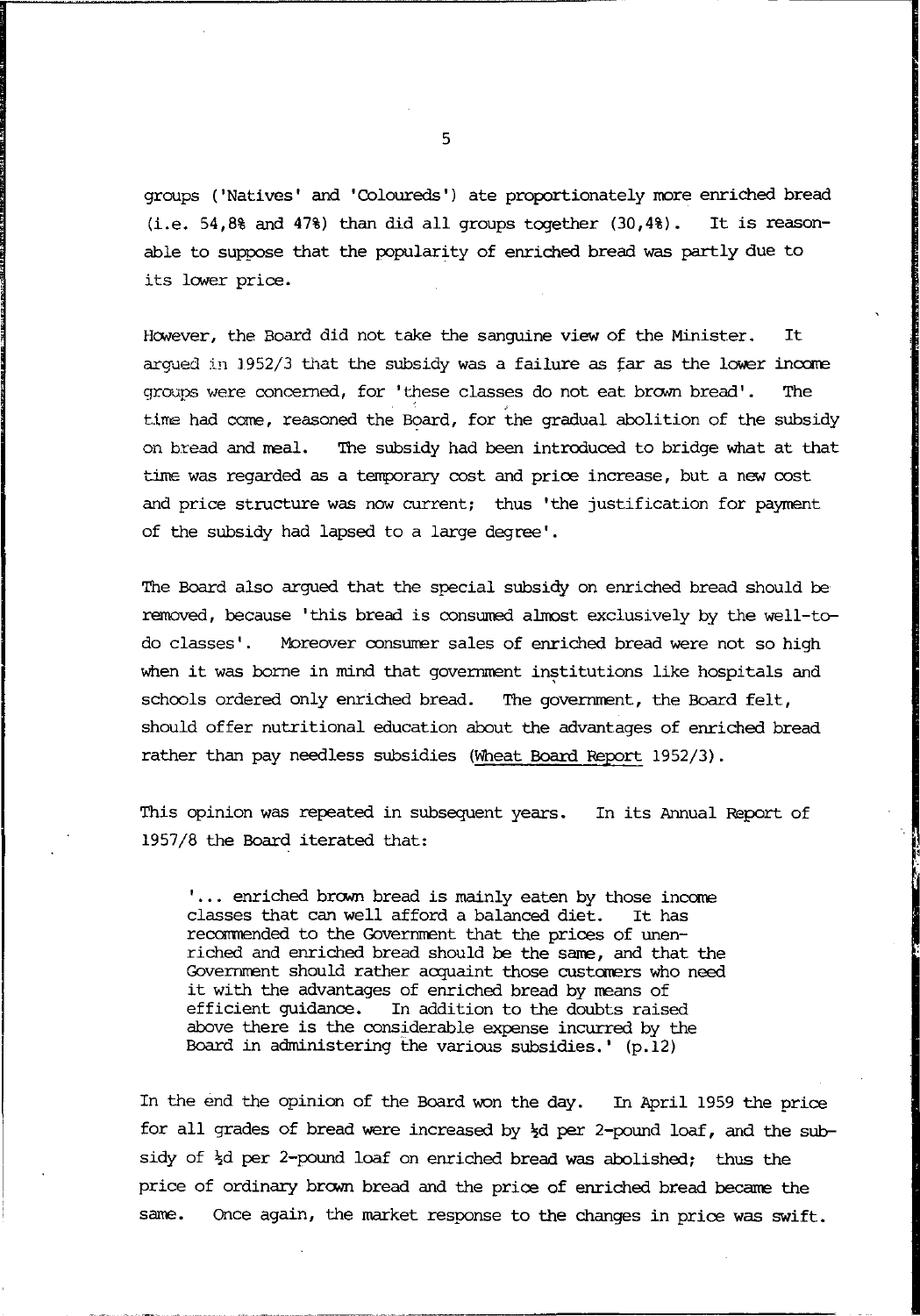The production of ordinary brown bread immediately increased from 5,9% of total bread production in March 1959 to 23,1% in September 1959, while enriched bread production decreased fran 31,8% of total bread production in March 1959 to 15,9% in September 1959. (Wheat Board Annual Report  $1960/1$ .

At the end of September 1959 the production of enriched bread was discontinued.

In its 1960/1 Annual Report the Board repeated that it continued

'... to have serious doubts regarding the efficacy of the special subsidy on sifted and unsifted meal, and is of opinion that an increased consumption of brown bread by the lower income groups can only be achieved by education and well-planned guidance.' (pp.13-14).

Unfortunately it is virtually impossible to assess the different opinions of the Minister of Health and the Wheat Board regarding bread consumption by lower income groups in this period. However, I shall attempt below to show that, even if the Board was correct in 1960 in considering price manipulations incapable of raising the nutritional status of lower income groups, this is no longer the case.

### RECENT BREAD CONSUMPTION PATTERNS AND PRICE SENSITIVITY

We have already indicated several instances when dramatic shifts in consumption of bread occurred in response to price changes.

The most dramatic of these is the shift from white bread to brown between 1975/6 and 1980/1.

Whereas white bread constituted 66,7% of the bread market in 1975/6, its share had fallen to 29,5% in 1978/9 and 29,0% in 1980/1. Correspondingly the market share of brown bread rose from 30,2% in 1975/6 to 66,9% in 1978/9 and 68,4% in 1980/1.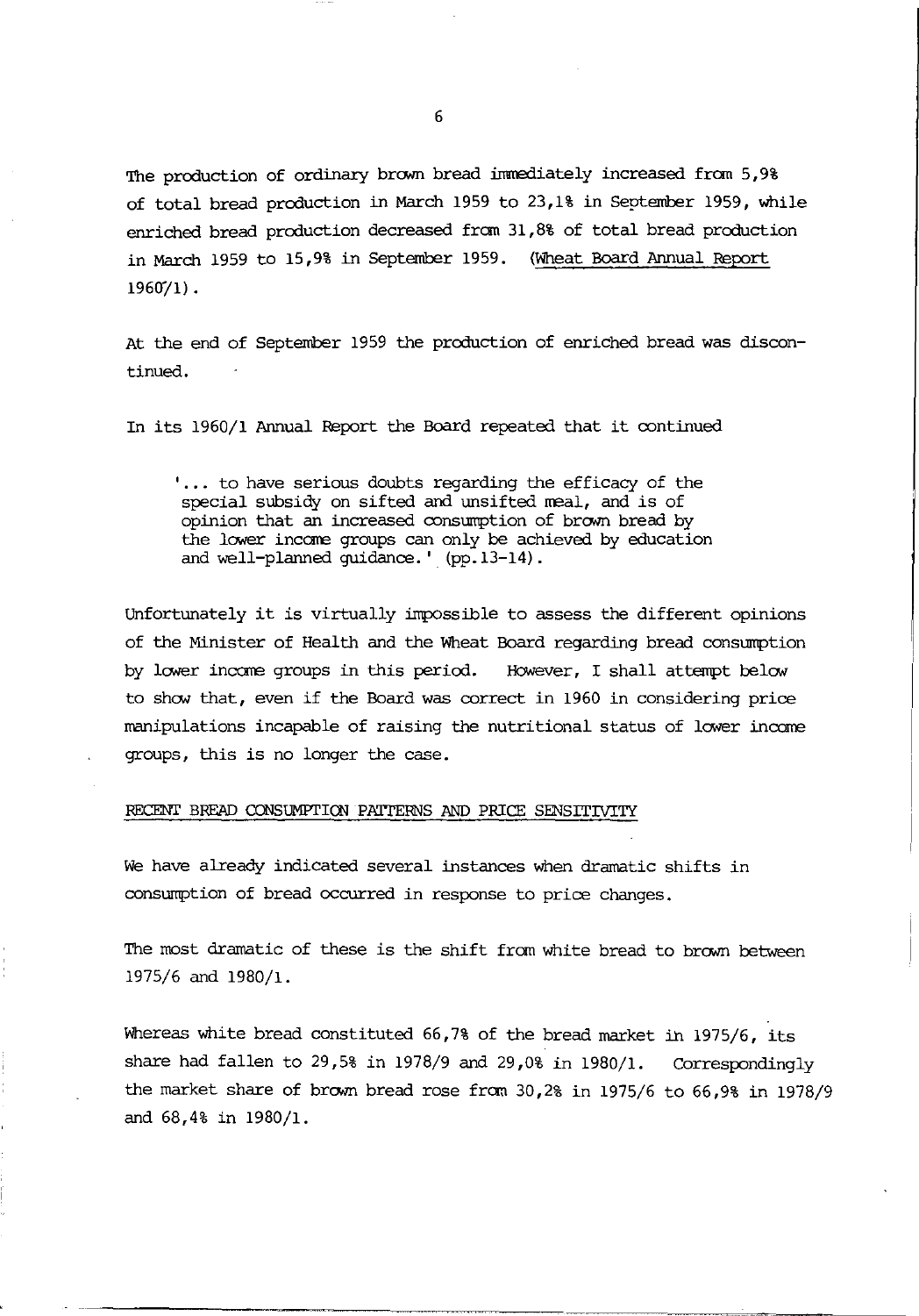Table 2

 $\mathbf{r}_\mathrm{c}$ 

|                       | White<br>bread<br>price,<br>cents<br>year end<br>31 Dec. | Sales of white<br>year end 30 Sept. | brown &<br>price,<br>cents<br>year end<br>31 Dec. | Sales of brown<br>bread, metric tons wholewheat bread, metric tons bread, metric tons<br>year end 30 Sept. | Sales of wholewheat<br>year end 30 Sept. | Ratio of<br>white<br>bread<br>price to<br>brown<br>bread<br>price | Total                 |
|-----------------------|----------------------------------------------------------|-------------------------------------|---------------------------------------------------|------------------------------------------------------------------------------------------------------------|------------------------------------------|-------------------------------------------------------------------|-----------------------|
| 1976<br>% of<br>Total | 17,3                                                     | 701 229<br>66,70%                   | 14                                                | 317 986<br>30,24%                                                                                          | 32 180<br>3,06%                          | 1,24                                                              | 1 051 395<br>100%     |
| 1977<br>% of<br>Total | 20                                                       | 674 697<br>64,19%                   | 16                                                | 342 850<br>32,62%                                                                                          | 33 560<br>3,19%                          | 1,25                                                              | 1 051 107<br>100%     |
| 1978<br>윙             | 25,5                                                     | ₹442 927<br>41,63%                  | 16,5                                              | 577 748<br>54,30%                                                                                          | 43 394<br>4,08%                          | 1,55                                                              | 1 064 069<br>$-100%$  |
| 1979<br>8             | 26                                                       | 336.059<br>29,52%                   | 17                                                | 761 806<br>66,93%                                                                                          | 40 355<br>3,55%                          | 1,53                                                              | 1 138 220<br>$.100\%$ |
| 1980<br>g.            | 29,7                                                     | 348 834<br>27,51%                   | 19.9                                              | 880 781<br>69,46%                                                                                          | 38 482<br>3,03%                          | 1,49                                                              | 1 268 097<br>100%     |
| 1981<br>g.            | 35,5                                                     | 392674<br>28,96%                    | 24,3                                              | 926 960<br>68,36%                                                                                          | 36 289<br>2,68%                          | 1,46                                                              | 1 355 923<br>100%     |

Source: Sales from Wheat Board <u>Annual Reports</u>.<br>Prices from <u>South African Statistics</u> 1982. These figures differ slightly from the Wheat Board figures since they are weighted averages taking into account the time of the

 $\overline{ }$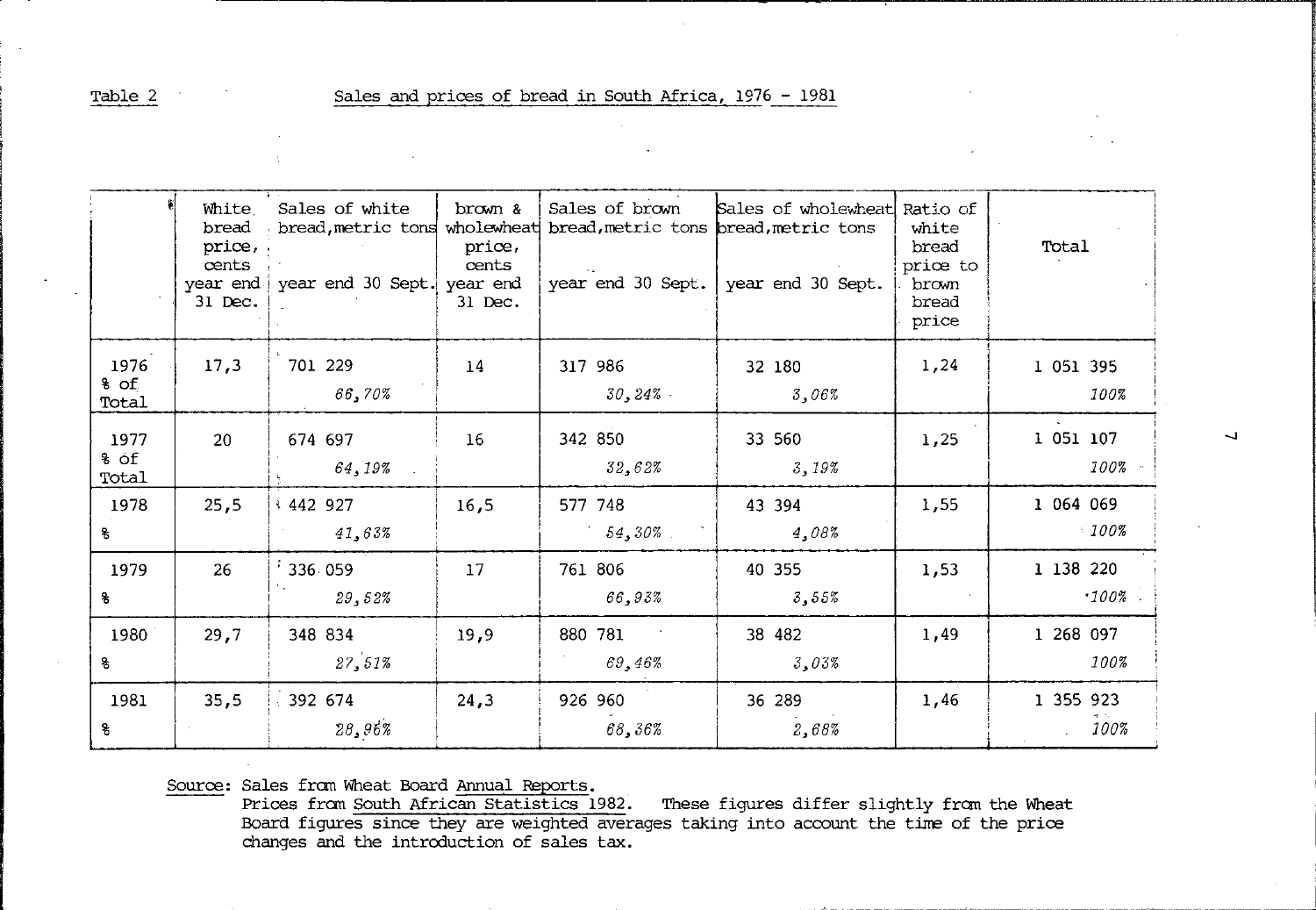| $\sim$ |
|--------|
|        |

### Average annual cash expenditure per black household in Johannesburg, excluding purchases immediately consumed away from home

| Item                    | 1970<br>$\underline{\mathbf{R}}$ | Percentage of<br>food budget | 1975<br>$\underline{\mathbf{R}}$ | Percentage of<br>food budget | Percentage<br>increase on<br>1970 | 1980<br>$\underline{\mathbf{R}}$    | Percentage of<br>food budget | Percentage<br>increase on<br>1975 |          |
|-------------------------|----------------------------------|------------------------------|----------------------------------|------------------------------|-----------------------------------|-------------------------------------|------------------------------|-----------------------------------|----------|
| White bread             | 21)                              |                              | 45)                              |                              | 114                               | $\mathbf{1}$<br>25)<br>$\sim$       |                              | $-44$                             |          |
| Brown and<br>wholewheat | 7                                | 6,5                          | $15\,$                           | 6,7                          | 114                               | $\sum_{i=1}^{n}$<br>82<br>$\lambda$ | 7,6                          | 447                               |          |
| Mealie-<br>meal         | 36                               | 8,4                          | 41                               | 4,6                          | 14                                | 81                                  | 5,8                          | 98                                | $\infty$ |
| All grain<br>products   | 86                               | 20,0                         | 138                              | 15,4                         | 60                                | 273                                 | 19,5                         | 98                                |          |
| All food                | 430                              | 100,0                        | 897                              | 100,0                        | 109                               | 1403                                | 100,0                        | 56                                |          |
| All cash<br>expenditure | 1118                             |                              | 2329                             |                              | 108                               | 3840                                |                              | 65                                |          |
| Number in<br>sample     |                                  |                              | 292                              |                              |                                   | 497                                 |                              |                                   |          |

|  |  |  |  | Source: Research Reports of Bureau for Market Research 94,7 (Pretoria: 1982), |  |
|--|--|--|--|-------------------------------------------------------------------------------|--|
|  |  |  |  |                                                                               |  |

50.3 (Pretoria: 1976),

27.2 (Pretoria: 197O).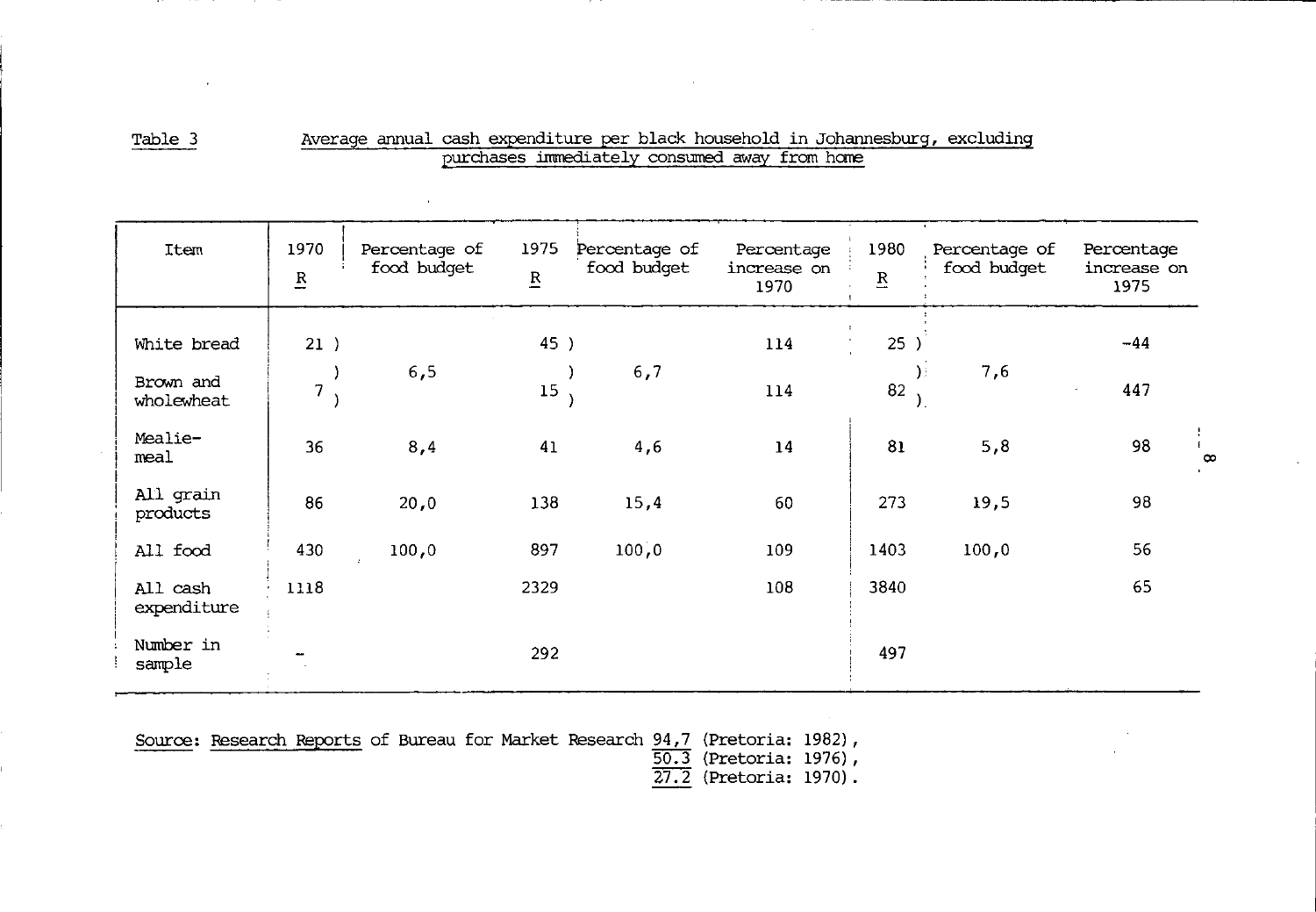Changes in consumer awareness of the nutritional value of brown bread as compared to white may have been one of the factors in the consumption shift. HONever, the major indentifiable factor is the increasing disparity in prices of brown and white bread. In 1975 white bread was 23% more expensive than brown; in 1976 it was  $23,6\$ ; in 1977, 25%; in 1978, 54,5%; in 1979 52,9%; in 1980 49,2% and in 1981 46% more expensive.

Consumption patterns from Bureau of Market Research estimates confirm that the recent shift to brown bread is not restricted to well-to-do white **households.** 

The figures in Table 3 show that bread comprised an estimated 6,5% of the food budget of black Johannesburg households in 1970, 6,7% in 1975 and 7,6% in 1980, showing a gradually rising trend. Mealie-meal comprised  $8,4\$  of their food budget in 1970, but fell to 4,6% in 1975 and rose slightly to 5,8% in 1980. Grain products as a whole comprised 20% of the food budget in 1970, but 15,4% in 1975 and 19,5% in 1980.

It is not clear fran these figures whether the long-tenn trend in mealiemeal consumption is falling. HONever it is apparent that consumption of bread has been rising gradually, and that a pronounced shift to brown bread has occurred: brown bread comprised 25% of the bread bill in 1970 and 1975, but 76,6% in 1980.

The pattern of bread consumption by incane group is apparent fran the figures in Table 4 on the following page.

In the income group  $R0 - R3000$  p.a. bread forms a larger part of the food budget (average 10,08%) than for higher incane groups (between 5,4% and 7,1%) .

In the 'homeland' Venda, sane different patterns emerge as can be seen in Table 5.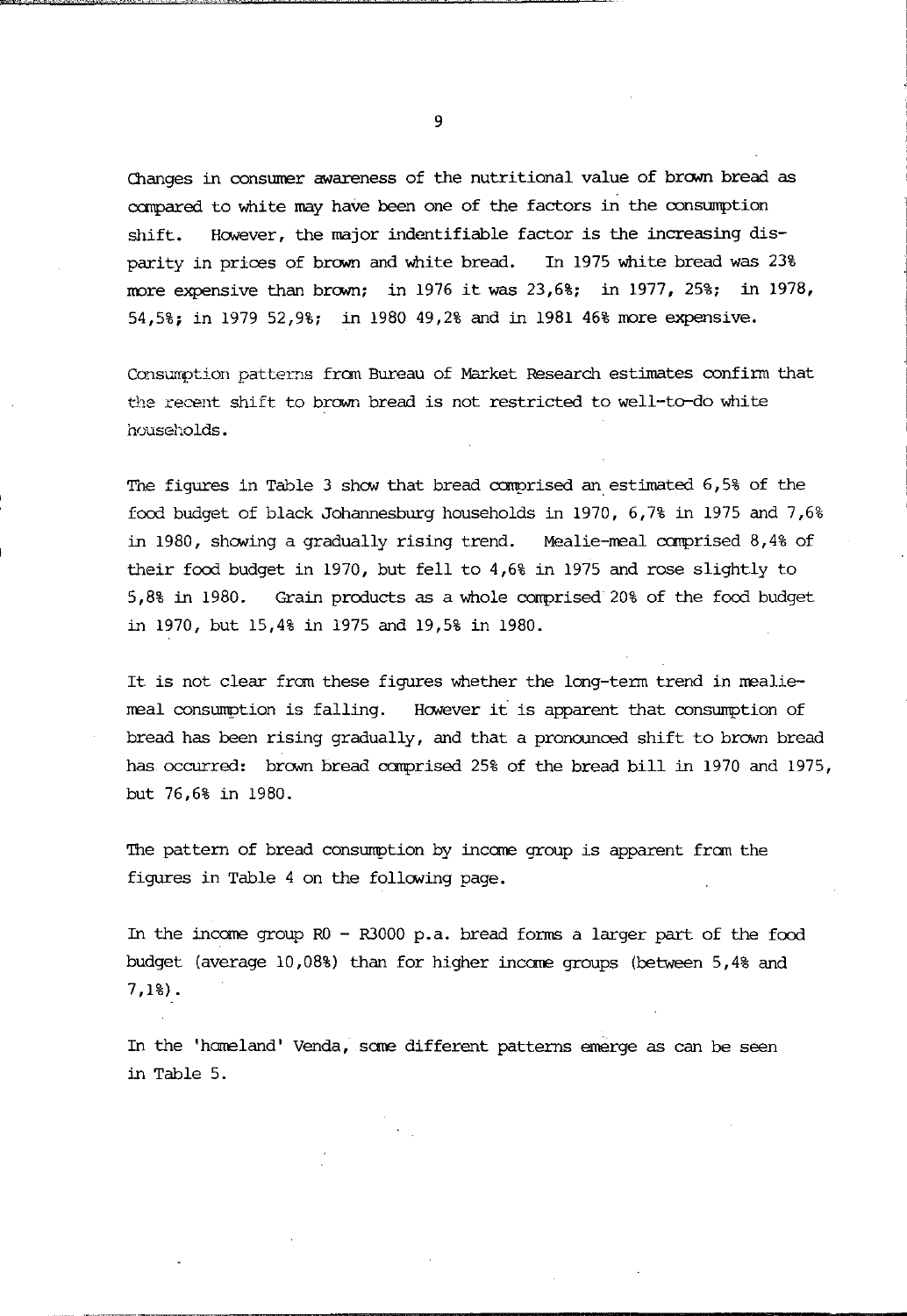# Average annual cash expenditure by black multiple households in

Johannesburg, 1980

 $\epsilon$ 

 $\sim$ 

|                                                  |               | Income<br>Group<br>Rand per year |                  |                  |                  |                  |                  |                  |                  |                  |             |         |
|--------------------------------------------------|---------------|----------------------------------|------------------|------------------|------------------|------------------|------------------|------------------|------------------|------------------|-------------|---------|
|                                                  | $0 -$<br>1000 | $1000 -$<br>1500                 | $1500 -$<br>2000 | $2000 -$<br>2500 | $2500 -$<br>3000 | $3000 -$<br>4000 | $4000 -$<br>5000 | $5000 -$<br>6000 | $6000 -$<br>7000 | $7000 -$<br>8000 | 8000<br>$+$ | Average |
| White bread                                      | 19,93         | 33,4                             | 16,15            | 27,34            | 24,25            | 20,06            | 22,08            | 18,09            | 17,31            | 26,96            | 75,62       | 24,93   |
| Brown and<br>wholewheat<br>bread                 | 56,06         | 53,14                            | 87,99            | 67,18            | 92,78            | 82,47            | 74,47            | 123,8            | 94,72            | 131,63           | 57,95       | 82,25   |
| All food                                         | 649           | 924                              | 965              | 1106             | 1173             | 1450             | 1417             | 2034             | 2072             | 2236             | 1986        | 1403    |
| Bread exp.<br>as a % of<br>food expen-<br>diture | 11,7%         | 9,48                             | 10.8%            | 8.5%             | 10,0%            | 7,1%             | 6,8%             | 7,0%             | 5,4%             | 7,1%             | 6,7%        | 7,6%    |

Research Report of the Bureau for Market Research, 94.7, (Pretoria: 1982). Source:

G.

Table 4

 $\overline{\rm o}$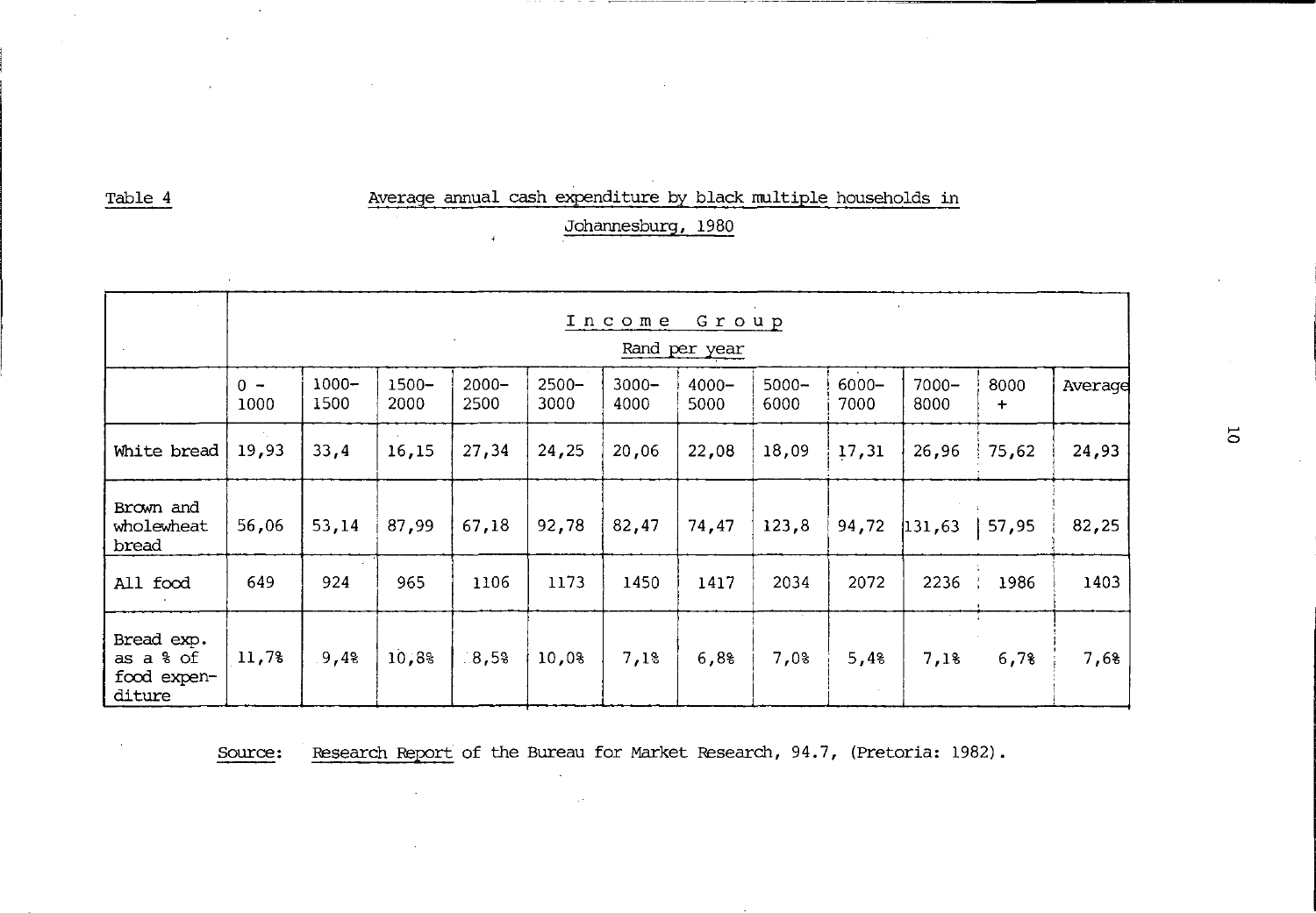Table 5

Estimates of total annual cash expenditure in Venda in 1977 and 1980

| Item                                            | $\sim$<br>× |                               | Sibasa      |                               | A11<br>Venda |                               |              |                               |
|-------------------------------------------------|-------------|-------------------------------|-------------|-------------------------------|--------------|-------------------------------|--------------|-------------------------------|
|                                                 | 1977        | Percentage<br>of food<br>bill | 1980        | Percentage<br>of food<br>bill | 1977         | Percentage<br>of food<br>bill | 1980         | Percentage<br>of food<br>bill |
| White bread<br>Brown and<br>wholewheat<br>bread | 836<br>562  | 9,88                          | 168)<br>986 | 7,9%                          | 1546<br>932  | 10,1%                         | 304)<br>2201 | 8,5%                          |
| Mealie<br>meal                                  | 4146        | 29,1%                         | 3975        | 27,3%                         | 7419         | 30,28                         | 10064        | 34,3%                         |
| All grain<br>products                           | 6233        | 43,7%                         | 5456        | 37,58                         | 10997        | 44,8%                         | 13090        | 44,6%                         |
| All food<br>expenditure                         | 14247       | 100,08                        | 14568       | 100.0%                        | 24573        | 100,0%                        | 29352        | 100,0%                        |
| All ex-<br>penditure                            | 30520       |                               | 30165       |                               | 48907        |                               | 56709        |                               |

Source: Research Reports of the Bureau for Market Research 64 (Pretoria: 1978) and  $\overline{88}$  (Pretoria: 1981)

 $\overline{\phantom{a}}$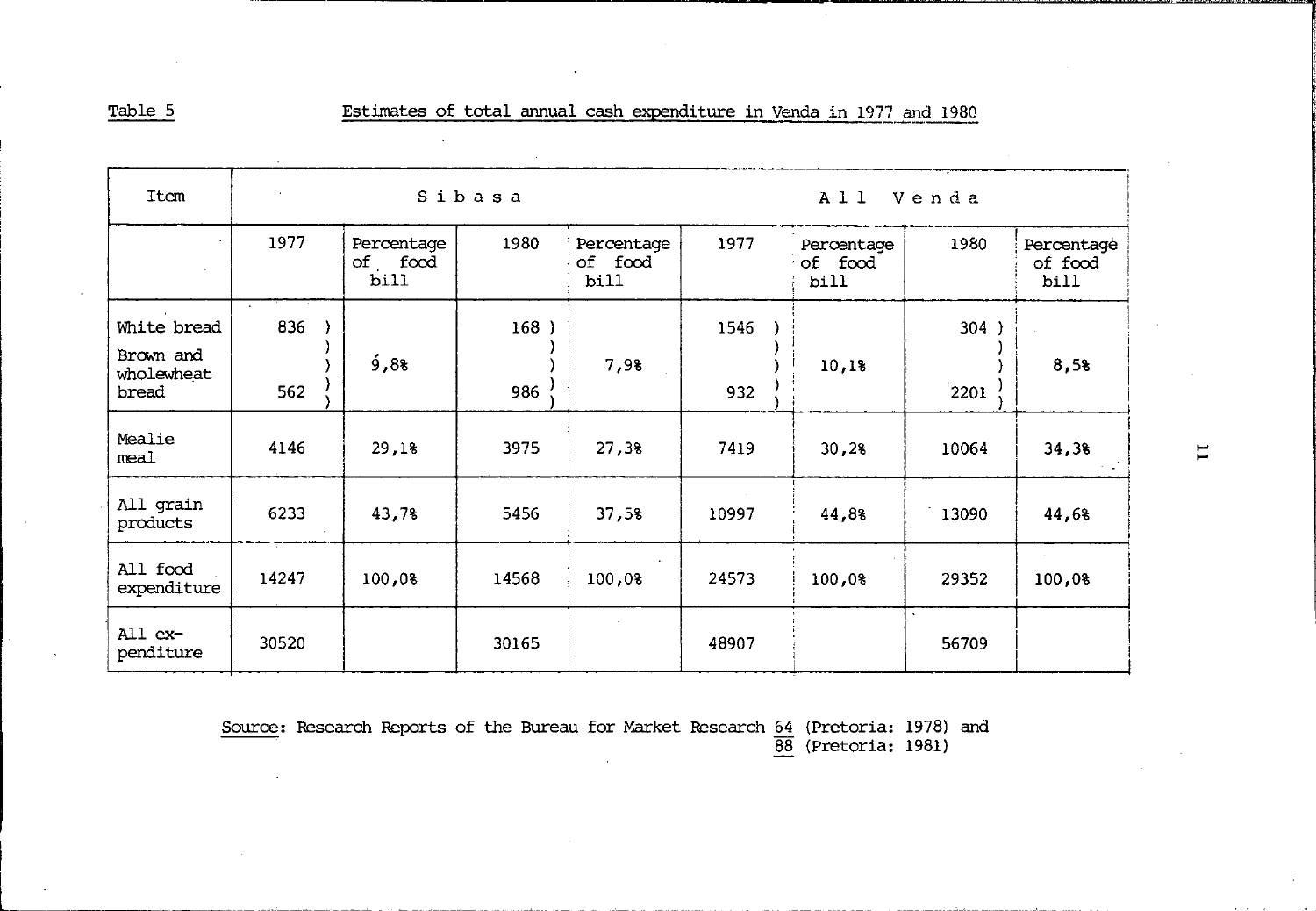Firstly, in this predominantly rural area bread is of relatively small importance canpared with mealie meal in the diet of the average household. Secondly, the importanoe of bread in the diet has been roughly canparable to that in urban Johannesburg - in Venda, bread comprised 7,9% - 10,1% of the food bill, and in Johannesburg  $6,5$ % - 7,6%, with a greater spread for different income groups.

However, as in urban Johannesburg, the Venda market has experienced a pronounced shift from white to brown bread purchases. In Sibasa, white bread constituted 59,8% of the bread bill in 1977, but only 14,6% in 1980. In Venda as a whole white bread formed  $62,48$  of the bread bill in 1977 but only 12,1% in 1980.

To summarize, a pronounced shift from white bread to brown bread consumption took plaoe between 1975 and 1980, partly because of the increased prioe differential; and consumption surveys in an urban black area and a rural black area show that this pattern is common to both white and black households.

### AMOUNT OF SUBSIDY

Historical trends of the amount of the bread subsidy, together with GDP and Budget figures, are shown in Annexure 3.

After the two small initial subsidies in 1939/40 and 1940/1, the amount of subsidy settled at an average proportion of 0,231% of GDP and 1,59% of budget for the first period 1941/2 to 1946/7.

During the second significantly different period, from 1947/8 to 1959/60, the bread subsidy formed an average of 0,417% of GDP and 3,47% of budget.

During the third significantly different period from 1960/1 to 1980/1, the bread subsidy was on average 0,201% of GDP and 1,47% of the budget.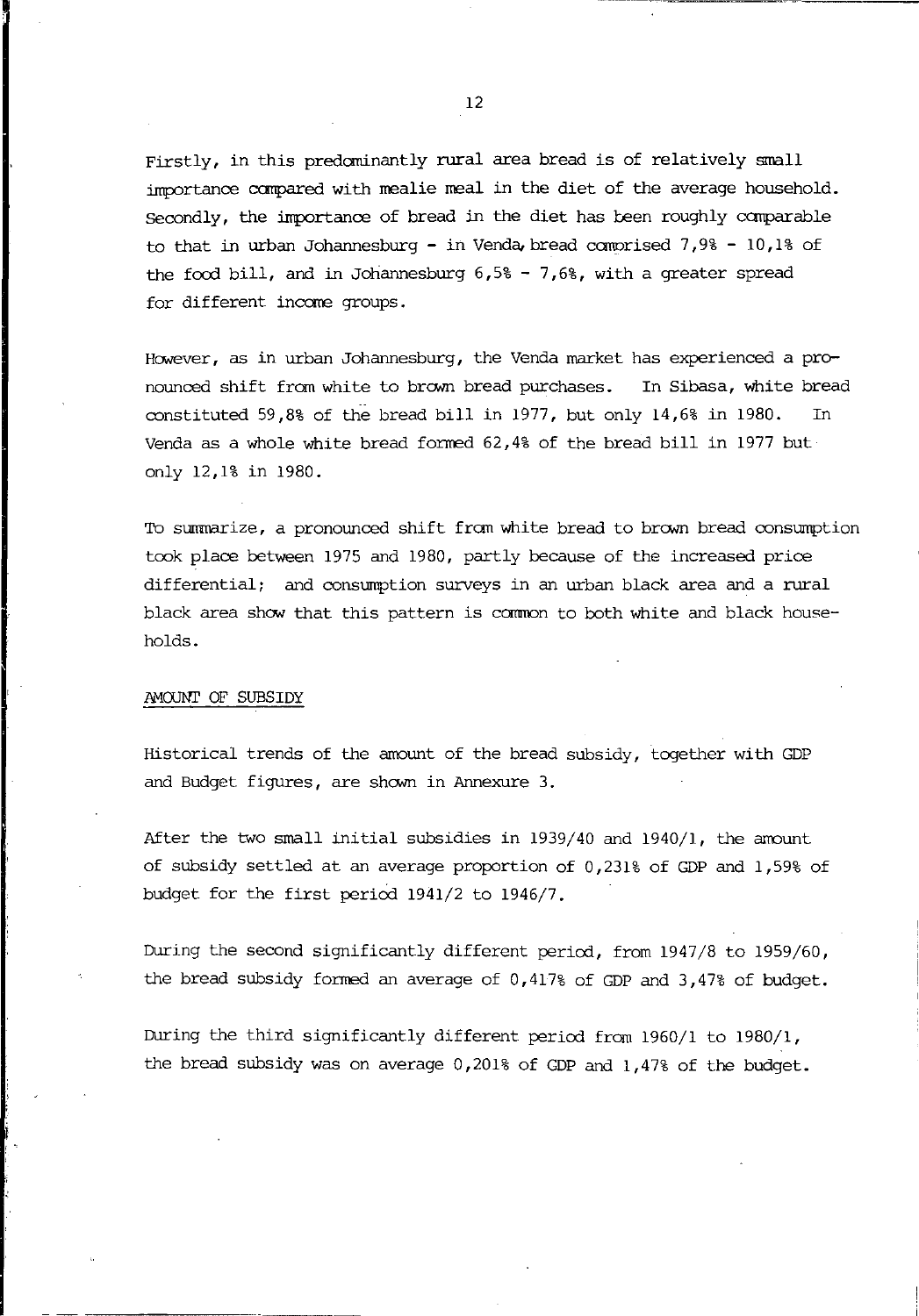### WHO BENEFITS?

#### Wheat Farmers А.

The bread subsidy raises the demand for wheat and thus constitutes a significant benefit for white farmers.

David Rees has shown that the South African wheat price remained well above the international price from 1951 to 1972, but fell below it in 1973 and 1974 (D.J. Rees, Regulation of South African Agriculture: Performance of Agricultural Marketing Boards (PhD. thesis, University of Cape Town, 1979, p.197).

Subsequent figures show a similar pattern:

| Table 6 |  | South African and international wheat prices |  |
|---------|--|----------------------------------------------|--|
|         |  | 1975-1980                                    |  |

| Year | South African<br>South African<br>consumer price<br>producer price<br>(Board selling<br>price) |                     | United States<br>(Hard Winter No.2)<br>f.o.b. Gulf ports) |
|------|------------------------------------------------------------------------------------------------|---------------------|-----------------------------------------------------------|
|      | US c/kg                                                                                        | US <sub>c</sub> /kq | US <sub>c</sub> /kq                                       |
| 1975 | 12,77                                                                                          | 12,83               | 15,08                                                     |
| 1976 | 12,22                                                                                          | 12,30               | 13,41                                                     |
| 1977 | 14,09                                                                                          | 14,18               | 11,30                                                     |
| 1978 | 14.09                                                                                          | 14,26               | 13,06                                                     |
| 1979 | 16,34                                                                                          | 16,78               | 16,31                                                     |
| 1980 | 23,98                                                                                          | 24,01               | 18,10                                                     |

#### Sources: South African prices from Wheat Board Annual Reports. United States prices from FAO Monthly Bulletin of Statistics. Exchange rates from International Financial Statistics (IMF), (Market Rate/Par or Central Rate). 1982.

In 1975 and 1976 the South African price was below the world price, but rose above it once again from 1977 to 1980.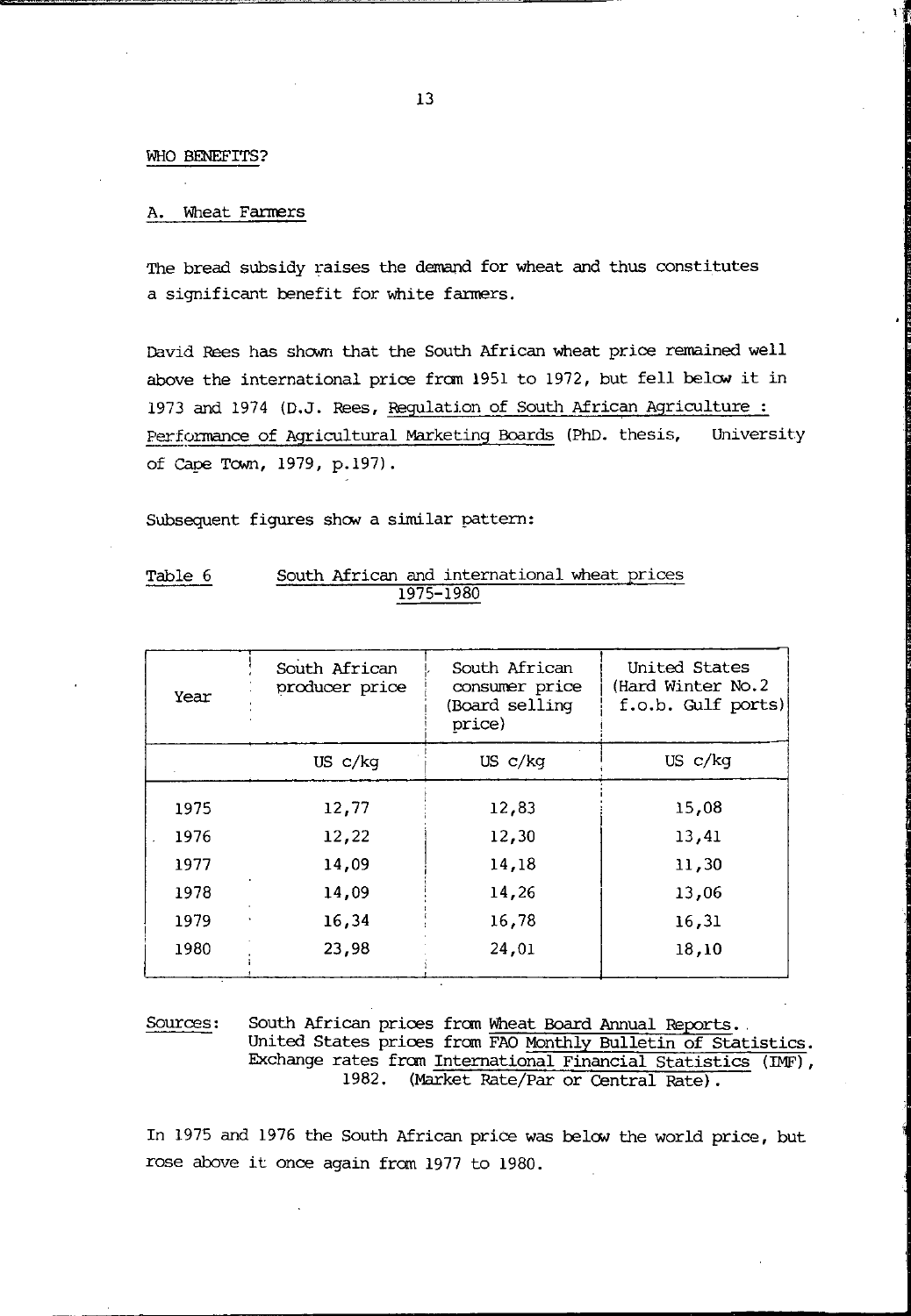If the authorities' sole motive were to reduce the price of bread to the consumer, this could be done by permitting wheat imports and there would be less need for a consumer subsidy. Clearly the government's intention is simultaneously to ensure relatively cheap bread and to aid the wheat industry.

### B. Consumers

It is probable that the bread subsidy acts upon the household food basket in three ways at once:

- (a) As an indirect income transfer it increases the total amount of food consumed.
- (b) As an indirect incame transfer, it results in spending on higher quality foods and non-food items.
- (c) It induces a shift in consumption to bread from other foodstuffs.

A rough guide as to which consumer groups benefit most from the bread subsidy may be derived from the following Bureau for Market Research calculations.

Expenditure by households in South Africa, including Transkei and Bophuthatswana, 1975

| Item                             | 'Whites' | 'Africans' | 'Coloureds' | 'Indians' | Total    |
|----------------------------------|----------|------------|-------------|-----------|----------|
|                                  | R'000    | R'000      | R'000       | R'000     | R'000    |
| Mealiemeal                       | 16021    | 183173     | 2214        | 533       | 201941   |
| White bread                      | 42144    | 74141      | 23606       | 9882      | 149773   |
| Brown and<br>wholewheat<br>bread | 14503    | 25142      | 3865        | 1147      | 44657    |
| All bread                        | 56647    | 99283      | 27471       | 11029     | 194430   |
| All grain<br>products            | 200291   | 436723     | 65017       | 33098     | 735129   |
| All food                         | 1967802  | 1874824    | 437146      | 209488    | 4489260  |
| All expend.                      | 12123804 | 4618024    | 1236777     | 674878    | 18653483 |
| Population                       | 4241652  | 18162560   | 2367195     | 726408    | 25497816 |

Source: Bureau for Market Research Research Report 77 (Pretoria: 1977).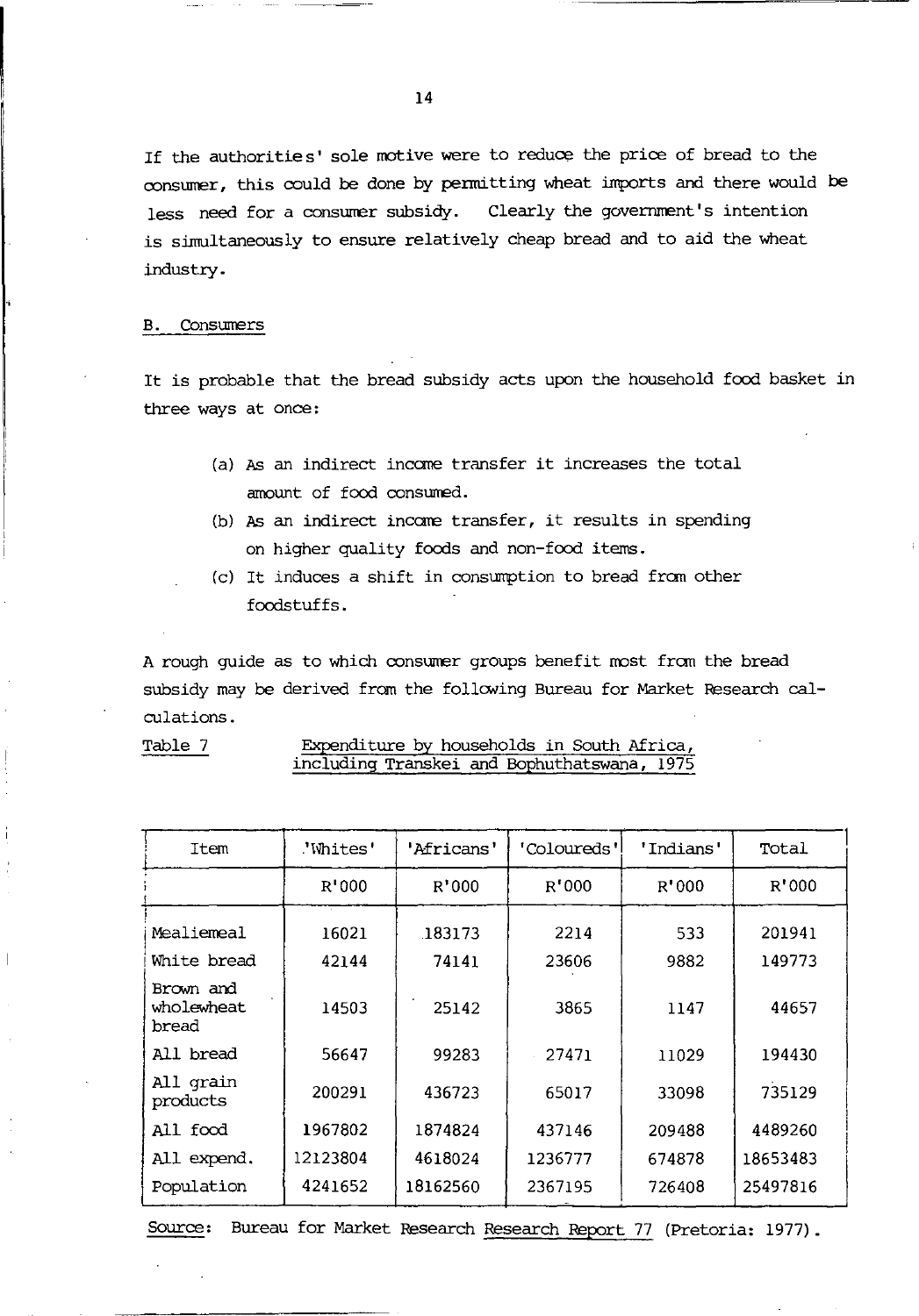|                                  | 'Whites' | 'Africans' | "Coloureds" | 'Indians' | Total |
|----------------------------------|----------|------------|-------------|-----------|-------|
| Mealiemeal                       | 7,93%    | 90,71%     | 1,10%       | 0,26%     | 100%  |
| White bread                      | 28,14%   | 49,50%     | 15,76%      | 6,60%     | 100%  |
| Brown and<br>wholewheat<br>bread | 32,48%   | 56.30%     | 8,65%       | 2,57%     | 100%  |
| All bread                        | 29,13%   | 51,06%     | 14,13%      | 5,67%     | 100%  |
| All grain<br>products            | 27,25%   | 59,41%     | 8,84%       | 4,50%     | 100%  |
| All food                         | 43.83%   | 41,76%     | 9,74%       | 4,67%     | 100%  |
| All expend.                      | 64.99%   | 24,76%     | 6,63%       | 3,62%     | 100%  |
| Population                       | 16,64%   | 71,23%     | 9,28%       | 2,85%     | 100%  |

| Table 8 |  | Percentages of expenditure by households in South   |  |  |
|---------|--|-----------------------------------------------------|--|--|
|         |  | Africa, including Transkei and Bophuthatswana, 1975 |  |  |

In all, the African group consumed an estimated 51,06% of all brcwn and white bread bought in South Africa in 1975, and therefore their share of the benefit fran the bread subsidy was approximately 51,06%. The figure for whites was 29,13%. This effectively destroys the basis of one current myth about the bread subsidy, namely the false belief that since it is middle-class whites who benefit by the subsidy, it should be abolished since that group can see to its nutritional needs without it.

However, whites constituted some  $16,648$  of the population at that time, while Africans constituted  $71,23\%$ . On the BMR estimates, the average white spent R13,35 on bread in 1975, and the average black  $R5,47$ . Thus as a group Africans benefit more but individually whites benefit more because of their greater affluence.

Is the bread subsidy a net transfer to blacks? This depends on what proportion of the tax bill for the subsidy is paid by blacks. M.D. McGrath has estimated tax shares by racial group, using intermediate assumptions regarding their incidence on blacks in the areas of company  $\text{tax}$ , intermediate and final consumption, the intermediate production of goods and services, and taxes on capital. His results were as follcws: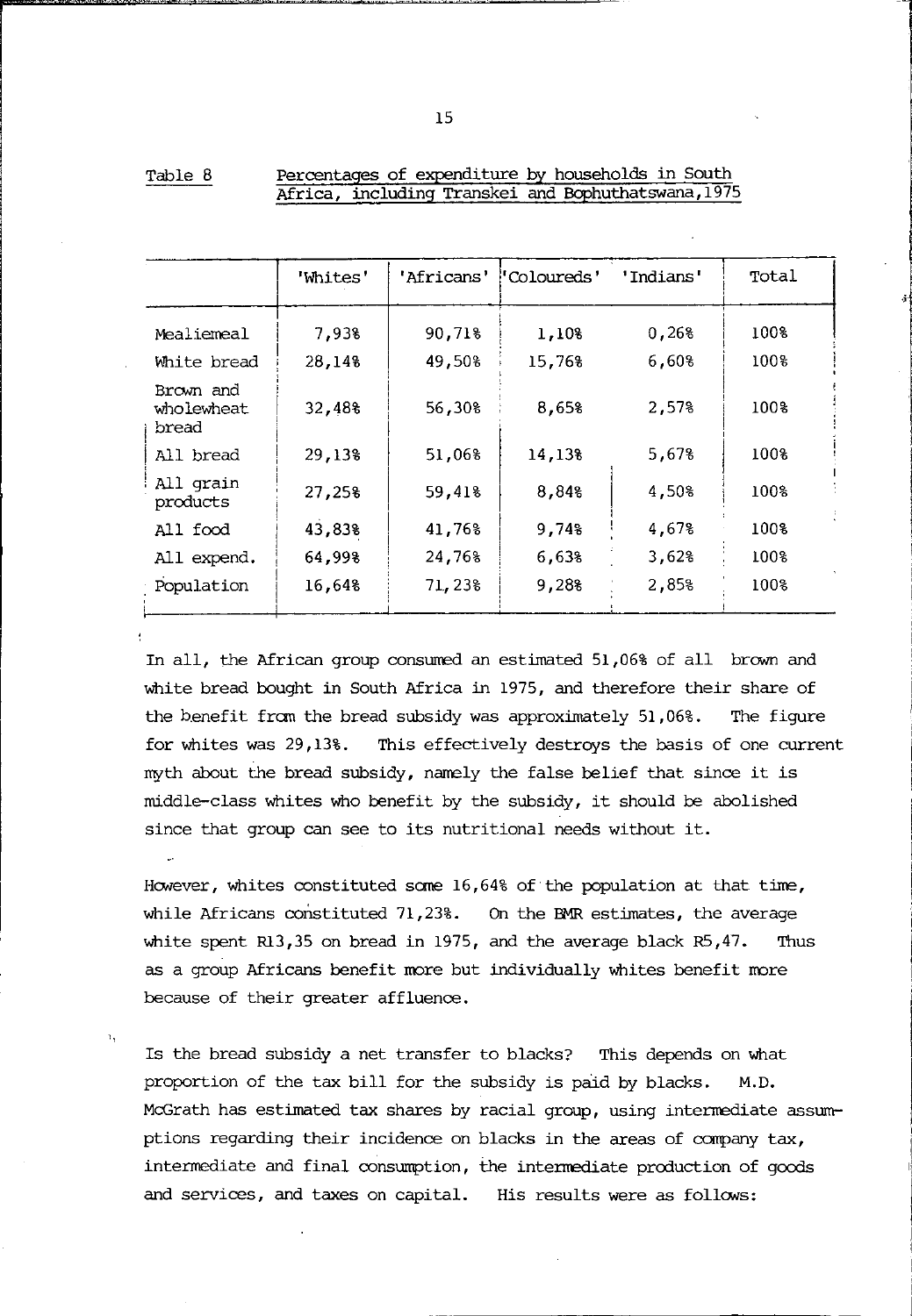| Percent      |         |         |         |        |  |  |
|--------------|---------|---------|---------|--------|--|--|
|              | 1949/50 | 1959/60 | 1969/70 | 1975/6 |  |  |
| <b>White</b> | 81,1    | 79,9    | 78,8    | 76,9   |  |  |
| 'Coloured'   | 5,4     | 5,3     | 5,1     | 4,3    |  |  |
| 'Asian'      | 2,1     | 2,0     | 2,0     | 2.6    |  |  |
| 'African'    | 11,4    | 12,8    | 14,1    | 16,2   |  |  |
|              | 100,0   | 100.0   | 100.0   | 100,0  |  |  |

### Estimated tax shares by racial group 1949/50-1975/6

Source: M.D. McGrath, Racial Distribution of Taxes and State Expenditure (Durban: Department of Economics, University of Natal, Durban, 1979).

The proportion contributed by whites has fallen slightly over time, while that of Africans has increased. With the introduction of General Sales Tax rates of tax on personal income and company profits were lowered. This probably resulted in a further increase in the burden of taxation on non-white incanes. Even so, however, it is unlikely that the contribution by whites has fallen very much. A lower bound is set by the white share of GST, which may be derived from the following income figures.

Table 10 Salaries and wages 1975 and 1980

|              | Whites     | Coloureds | Asians  | Africans  | Total      |
|--------------|------------|-----------|---------|-----------|------------|
|              |            |           | R'000   |           |            |
| 1975         | 6 668 769  | 866 253   | 313 009 | 2 878 986 | 10 727 017 |
| $\mathbf{a}$ | 62,17%     | 8,075%    | 2.918%  | 26,839%   | 100%       |
| 1980         | 12 340 100 | 722 795   | 680 331 | 6 080 168 | 20 823 394 |
| g            | 59,261%    | 8,273%    | 3,267%  | 29,199%   | 100%       |

Source: South African Statistics 1982.

Table 9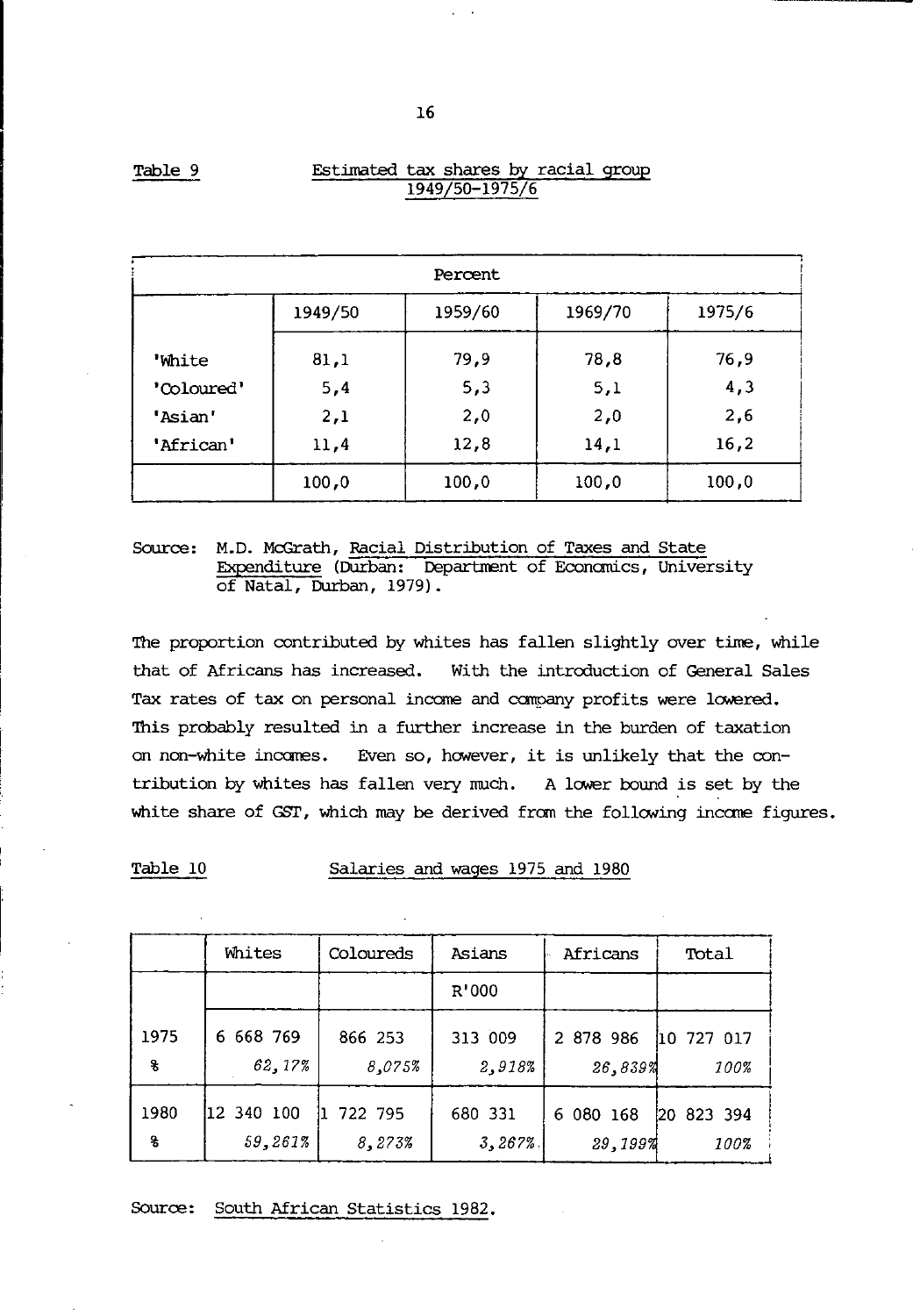Racial shares of GST will be close to these proportions, but slightly less in the case of whites whose income is larger and who are hence more likely to save. A lower bound on the white contribution to taxation is thus 59% in 1980. Now GST and sales duty for the financial year April 1980 to March 1981 was Rl653 709 000, while incorre taxes were R7540 562 000 and total oentral governrrent taxes Rl2 758 334 000 (South African Statistics 1982, Table 19.6). Thus the white contribution to taxation is probably closer to McGrath's 1975 figure of 76,9% than to the GST figure of 59,26%. Either way the bread subsidy represents a net inoame transfer from whites to Africans.

It is in fact a common pattern in many subsidy programmes that a trade-off has to be made between their universality and their appropriateness to their target group. Frequently a programme will be universally available to all, so as to avoid the bureaucratic tedium of distinguishing the real target group but will then end up benefiting most those who least need it. It can be seen that the South African bread subsidy suffers to a oertain extent from a lack of direction.

### JUSTIFICATICN FOR THE BREAD SUBSIDY

Subsidies have in the past been justified on different grounds. Five main justifications offered by economic theory include externality correction, 'merit' wants, increasing returns, growth promotion, and income redistribution. The bread subsidy in South Africa is a net income transfer to lower inoame groups and can therefore be justified, as an indirect form of inoame redistribution.

According to the National Marketing Council's Report on the Control Boards under the Marketing Act  $1950/1 - 1963/4$ , subsidies may be granted

- '(a) to fight inflation
	- (b) to assist an industry to enable it to hold its own in a oertain economic structure; and
	- (c) to assist the consumers to enable them to obtain the products conoerned at prioes lower than they would have under. the free operation of economic factors.' (RP40/1965,p.32)

Historically the chief justification for the bread subsidy in South Africa has been (c) above: to lower the price of bread to the final consumer.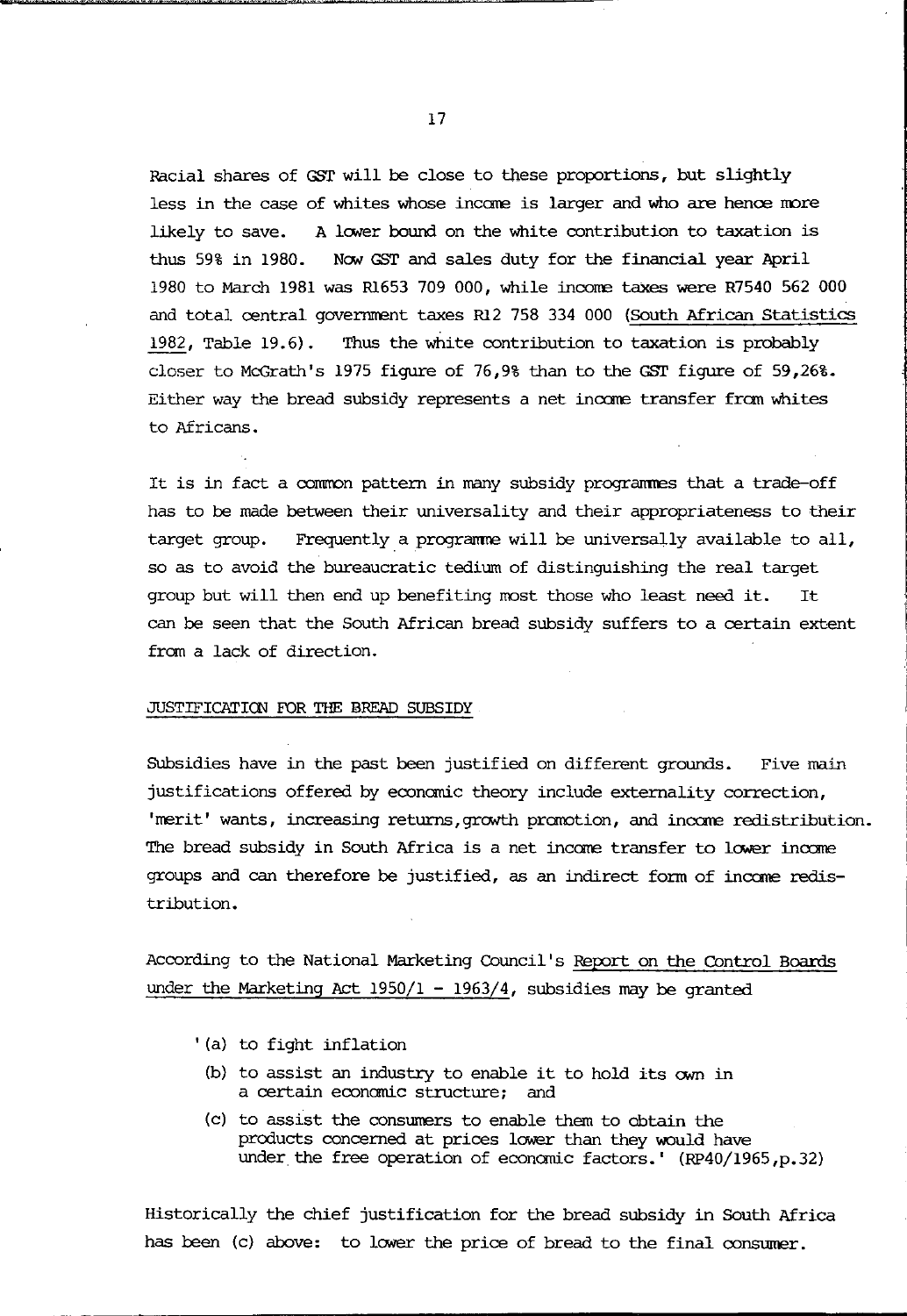However there are more questions to be asked:

- $(a)$  Has the bread subsidy been correctly targeted, i.e. is it reaching the consumer for whom it is designed?
- (b) OOUld an improvement in nutritional status be achieved through other forms of subsidy?

(a) We have argued above that the lion's share of the benefit fran the bread subsidy is reaching lower income groups, and may therefore be justified on grounds of targeting. It is true that the average white benefits more. White perceptions are crucial, however, for under present institutional arrangements it is the white consumer who has the final say about the existence of the subsidy. Unless there is a perceived benefit for the white consumer it is possible that for political reasons the subsidy would be removed altogether.

(b) Scxre argue that the operation of the market mechanism should not be interfered with, and that if, on humanitarian grounds, any subsidies are granted it should be in the fonn of cash to needy people subject to a yearly or quarterly means test. However, as mentioned above, the political difficulties of ccnvincing the white electorate of the benefit of a direct income transfer fram which whites obviously would not gain rule out this option. The present bread subsidy is one of the few politically feasible and easily administered methods of granting an incane transfer of a kind and ensuring access to a reasonably cheap and nutritious foodstuff.

### **CONCLUSION**

The bread market, among all population and income groups in South Africa, is sensitive to price changes. If the bread subsidy were removed, quantities 0f bread bought would probably fall swiftly. The hardest hit would be the lower income groups - who appear to purchase brown bread in preference to white bread just as middle-class whites do. No doubt alternatives would be sought; urban Africans might consume more maize, for instance. However it must be underlined that bread is a convenience food where maize is not. A shift away fran traditional foodstuffs to bread is discernible in other countries which like South Africa, are undergoing urbanization.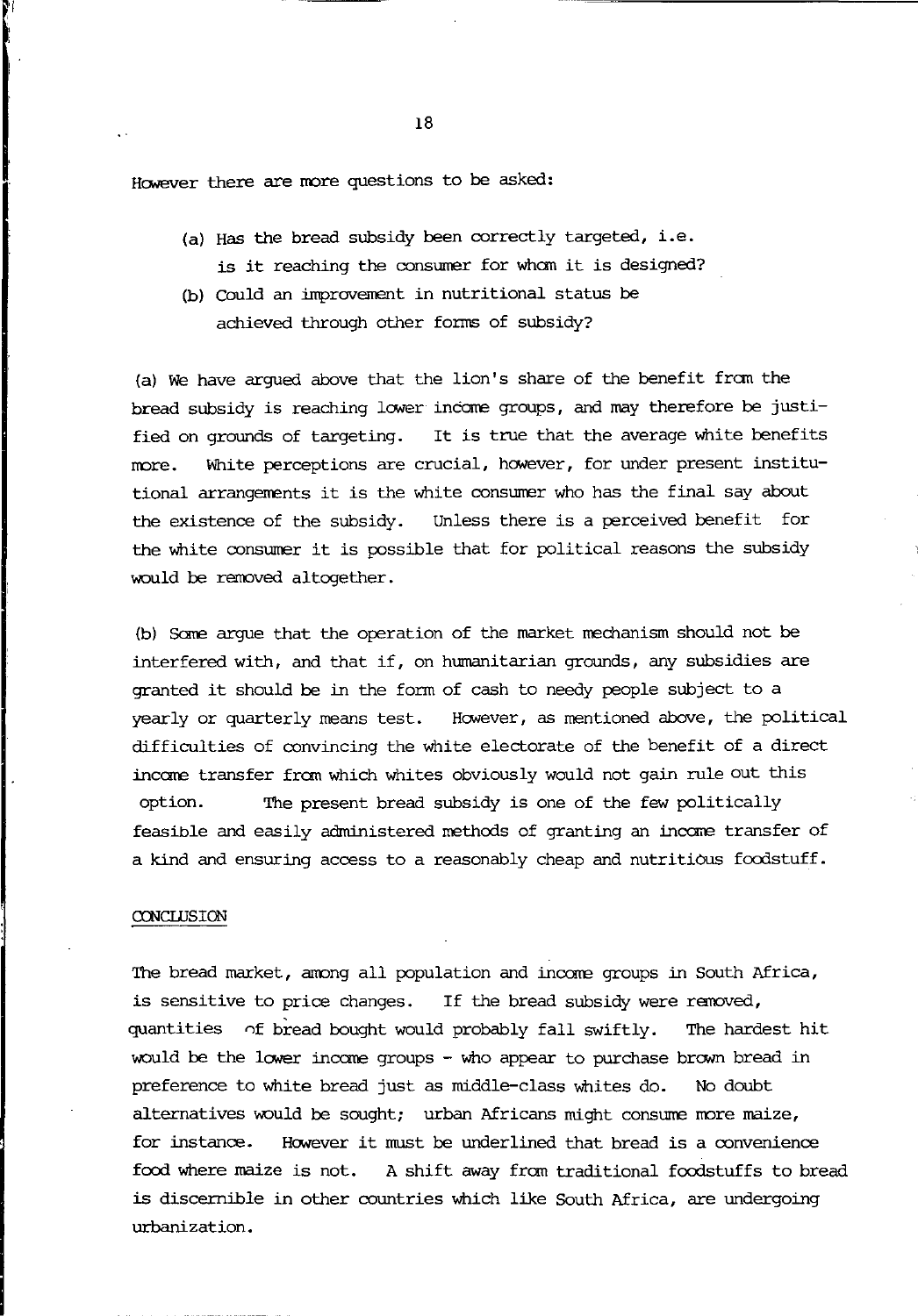Given the nutritional value of bread, and in particular the significantly greater nutritional value of brown bread over white, it appears that the government has a powerful nutritional interventitive measure at its disposal in the fonn of manipulation of the bread prioe. Whether prioes are kept relatively low by, as under the present scheme, simultaneously granting a consumer subsidy and benefiting farmers by forbidding wheat imports, or by, on the other hand, lifting import restrictions on the often cheaper wheat from international markets, is probably a matter of indifference to consumers in low income brackets.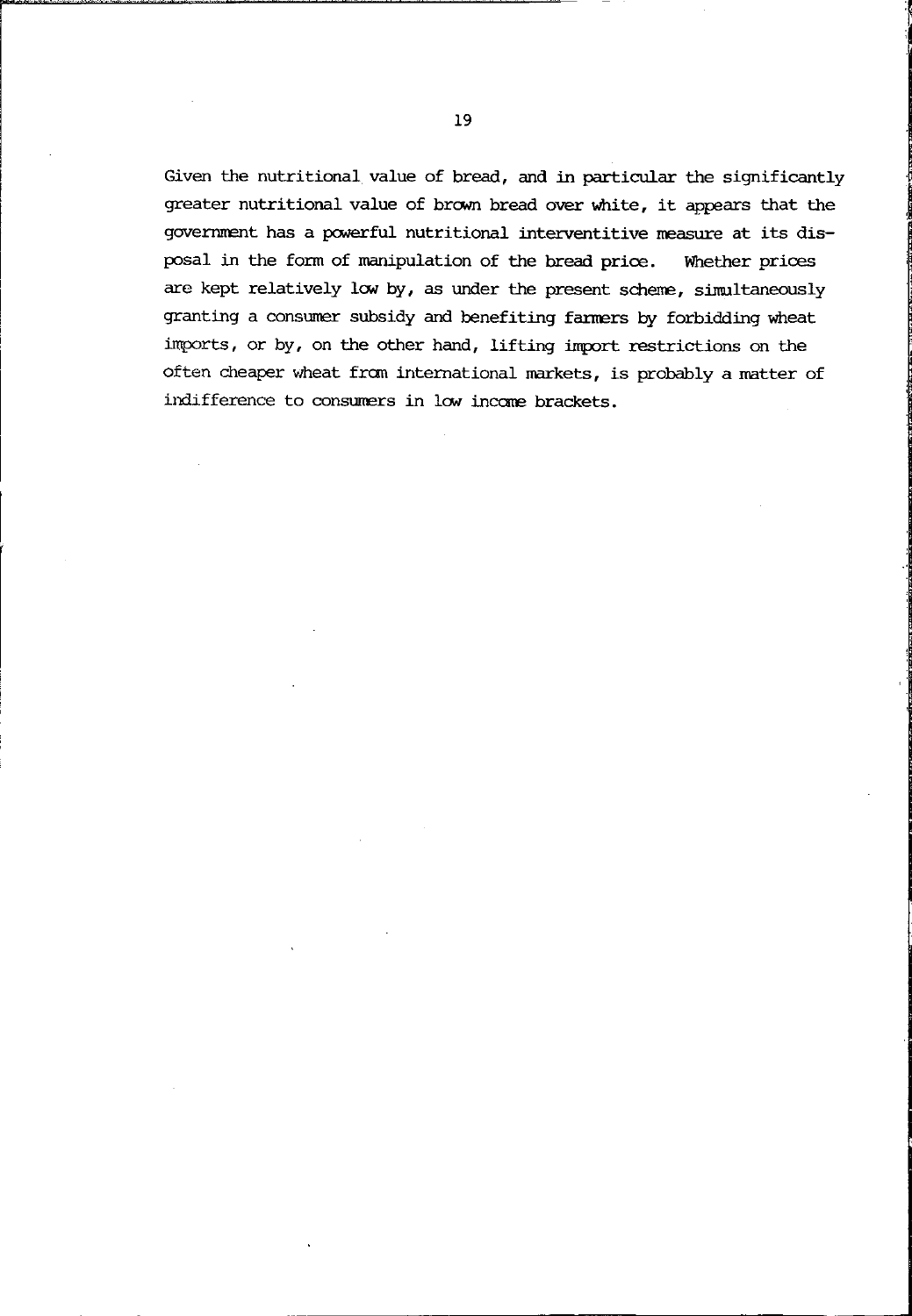# ANNEXURE 1

'000 Metric tons

|         | White | Brown | Wholewheat       | 'Standard'     |
|---------|-------|-------|------------------|----------------|
| 1941/2  | 0,1   |       | $\boldsymbol{2}$ | 185            |
| 1942/3  | 0,2   |       | $\mathbf 1$      | 222            |
| 1943/4  | 0, 2  |       | $\mathbf{1}$     | 232            |
| 1944/5  | 0,2   |       | ı                | 228            |
| 1945/6  | 0,2   |       | $\mathbf{I}$     | 244            |
| 1946/7  | 0,2   |       | $\mathbf 1$      | 255            |
| 1947/8  | 0,2   |       | ı                | 243            |
| 1948/9  | 269   | 23    | $\overline{c}$   |                |
| 1949/50 | 258   | 63    | 5                |                |
| 1950/1  | 260   | 84    | 8                | Enriched bread |
| 1951/2  | 303   | 69    | 7                | 5,6            |
| 1952/3  | 306   | 31    | 6                | 54             |
| 1953/4  | 270   | 19    | 6                | 102            |
| 1954/5  | 267   | 22    | 7                | 126            |
| 1955/6  | 273   | 23    | 7                | 132            |
| 1956/7  | 279   | 26    | 7                | 133            |
| 1957/8  | 291   | 22    | 7                | 142            |
| 1958/9  | 296   | 58    | 9                | 111            |
| 1959/60 | 301   | 174   | 15               |                |
| 1960/1  | 302   | 170   | 15               |                |
| 1961/2  | 318   | 169   | 16               |                |
| 1962/3  | 338   | 175   | 17               |                |
| 1963/4  | 368   | 182   | 17               |                |
| 1964/5  | 408   | 186   | 20               |                |
| 1965/6  | 449   | 195   | 19               |                |
| 1966/7  | 465   | 203   | 23               |                |
| 1967/8  | 488   | 208   | 22               |                |
| 1968/9  | 507   | 208   | 21               |                |
|         |       |       |                  |                |

...

l,

 $\ddot{\phantom{a}}$ 

l,

ia.

 $\bullet$ 

 $\ddot{\phantom{0}}$ 

SALES OF BREAD IN SOUTH AFRICA FROM 1941/2 TO 1980/1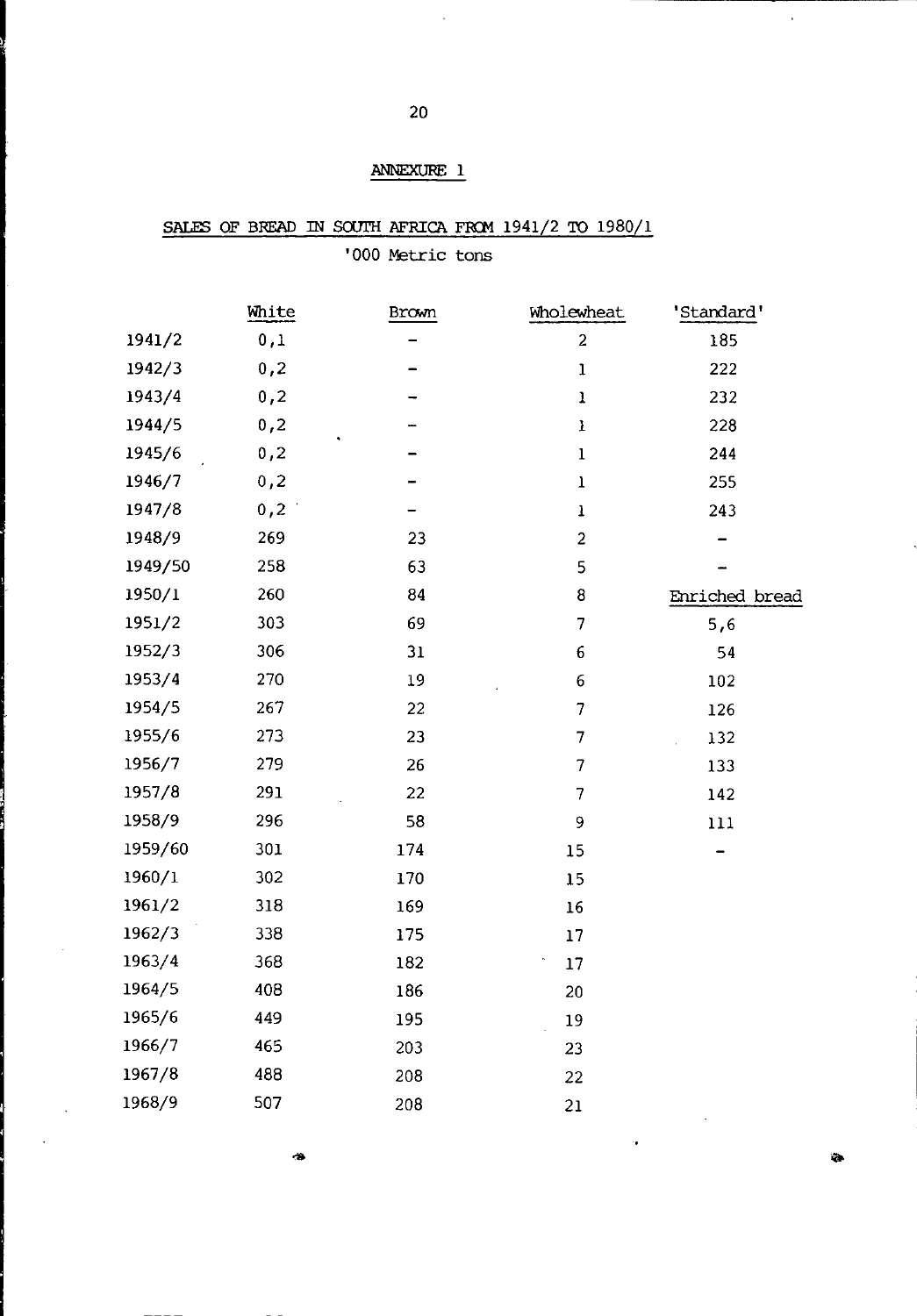|         | White | Brown | Wholewheat |
|---------|-------|-------|------------|
|         |       |       |            |
| 1969/70 | 548   | 208   | 21         |
| 1970/71 | 538   | 250   | 23         |
| 1971/2  | 534   | 292   | 24         |
| 1972/3  | 558.  | 300   | 26         |
| 1973/4  | 625   | 296   | 29         |
| 1974/5  | 657   | 302   | 33         |
| 1975/6  | 701   | 318   | 32         |
| 1976/7  | 675   | 343   | 34         |
| 1977/8  | 443   | 578   | 43         |
| 1978/9  | 336   | 762   | 40         |
| 1979/80 | 349   | 881   | 38         |
| 1980/1  | 393   | 927   | 36         |

### ANNEXURE 1 Continued

Source: Annual Reports of the Wheat Board.

From 1941/2 to 1969/70 the financial year of the Wheat Board ran from November to October. From 1970/71 to the present it ran fran October to September.

The 'standard loaf' was reduced in weight from 2 pounds to 29 ounces in May 1946 so that more bread could be manufactured with the limited meal available, thus ensuring a wider distribution. The 2 pound loaf (907 g.) was reintroduced in the 1948/9 season. From 1 October 1971 prices are expressed per 900g. loaf.

One metric ton = 2204,62 pounds.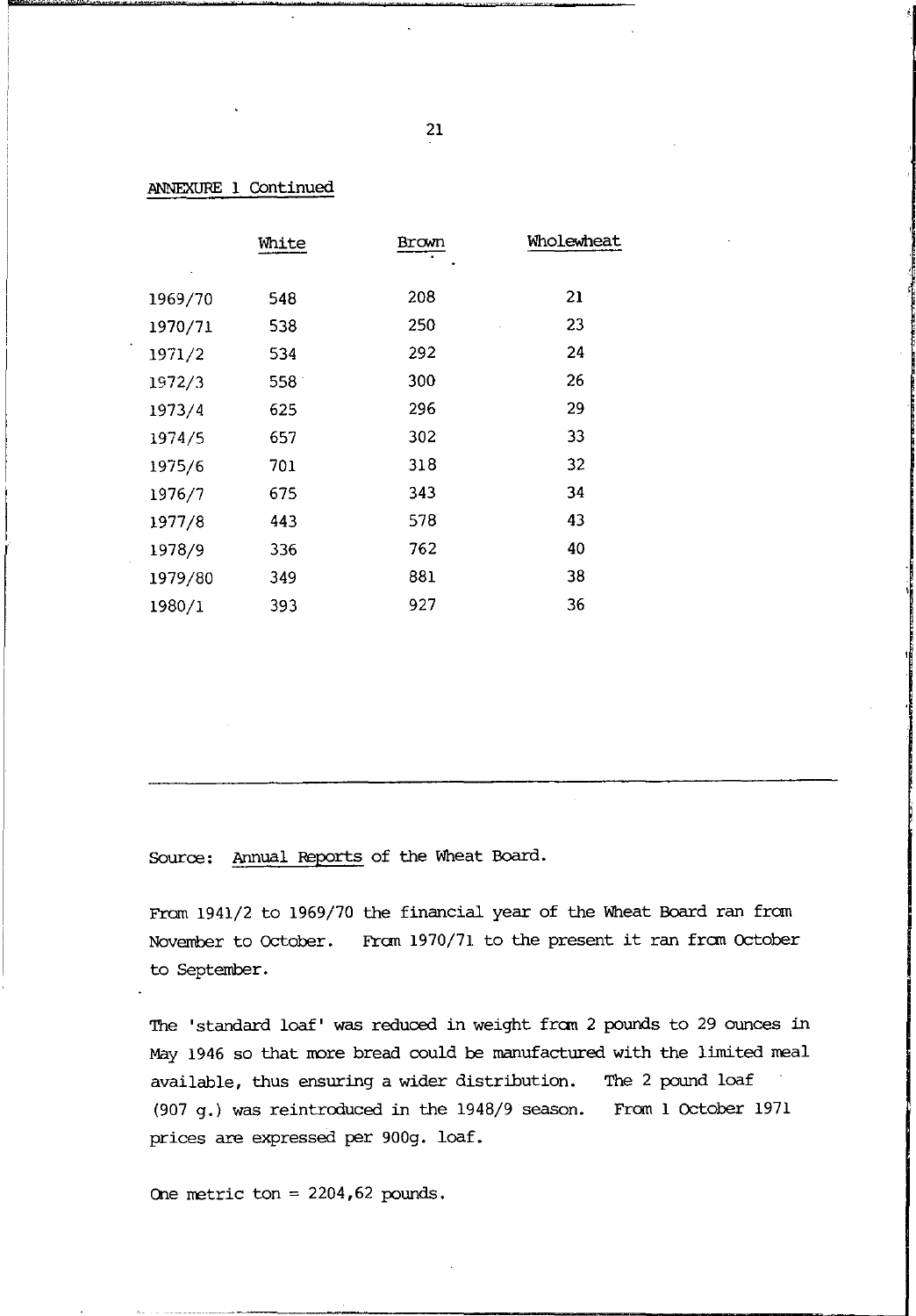## ANNEXURE 2

# BREAD PRICES IN SOUTH AFRICA 1941/2 TO 1980/1

l.

|         | White           | Brown                 | Wholewheat            | 'Standard'       |
|---------|-----------------|-----------------------|-----------------------|------------------|
|         |                 |                       |                       |                  |
| 1941/2  |                 |                       |                       | 6d               |
| 1942/3  |                 |                       |                       | 6d               |
| 1943/4  |                 |                       |                       | $6\frac{1}{2}d$  |
| 1944/5  |                 |                       |                       | $6\frac{1}{2}d$  |
| 1945/6  |                 |                       |                       | 6łd              |
| 1946/7  | $7\frac{1}{2}d$ |                       |                       | 6d               |
| 1947/8  | 7d              | $6\frac{1}{2}d$       | $6\frac{1}{2}$ d      |                  |
| 1948/9  | 7d              | 6d                    | 6d                    |                  |
| 1949/50 | 7łd             | 6d                    | 6d                    |                  |
| 1950/1  | $7\frac{1}{2}d$ | 6d                    | 6d                    | Enriched bread   |
| 1951/2  | 8d              | $6\overline{z}d$      | $6\overline{2}d$      | $6\overline{5}d$ |
| 1952/3  | 9łd             | 7d                    | 7d                    | $6\overline{5}d$ |
| 1953/4  | $9\frac{1}{2}d$ | 7d                    | 7d                    | $6\frac{1}{2}d$  |
| 1954/5  | 9łd             | 7d                    | 7d                    | $6\frac{1}{2}d$  |
| 1955/6  | 9½d             | 7kd                   | 7łd                   | 7d               |
| 1956/7  | 9½d             | $7\frac{1}{2}d$       | $7\frac{1}{2}d$       | 7d               |
| 1957/8  | 9½d             | 7ķd                   | 7łd                   | 7d               |
| 1958/9  | 10d             | 8d                    | 8d                    | 8d               |
| 1959/60 | 10d             | 8d                    | 8d                    |                  |
| 1960/1  | 11d/9c          | $9d/7$ $\frac{1}{2}c$ | $9d/7$ <sub>2</sub> c |                  |
| 1961/2  | 9c.             | $75$ c                | $7\frac{1}{2}C$       |                  |
| 1962/3  | 9c              | $7\frac{1}{2}C$       | $7\frac{1}{2}C$       |                  |
| 1963/4  | 9 <sub>c</sub>  | $7\frac{1}{2}C$       | $7\frac{1}{2}C$       |                  |
| 1964/5  | 9 <sub>c</sub>  | $7\frac{1}{2}c$       | $7\frac{1}{2}C$       |                  |
| 1965/6  | 9 <sub>c</sub>  | $7\frac{1}{2}c$       | $7\frac{1}{2}C$       |                  |
| 1966/7  | 9 <sub>c</sub>  | $7\frac{1}{2}c$       | $7\frac{1}{2}C$       |                  |
| 1967/8  | 9 <sub>c</sub>  | 7ķс                   | 7ξс                   |                  |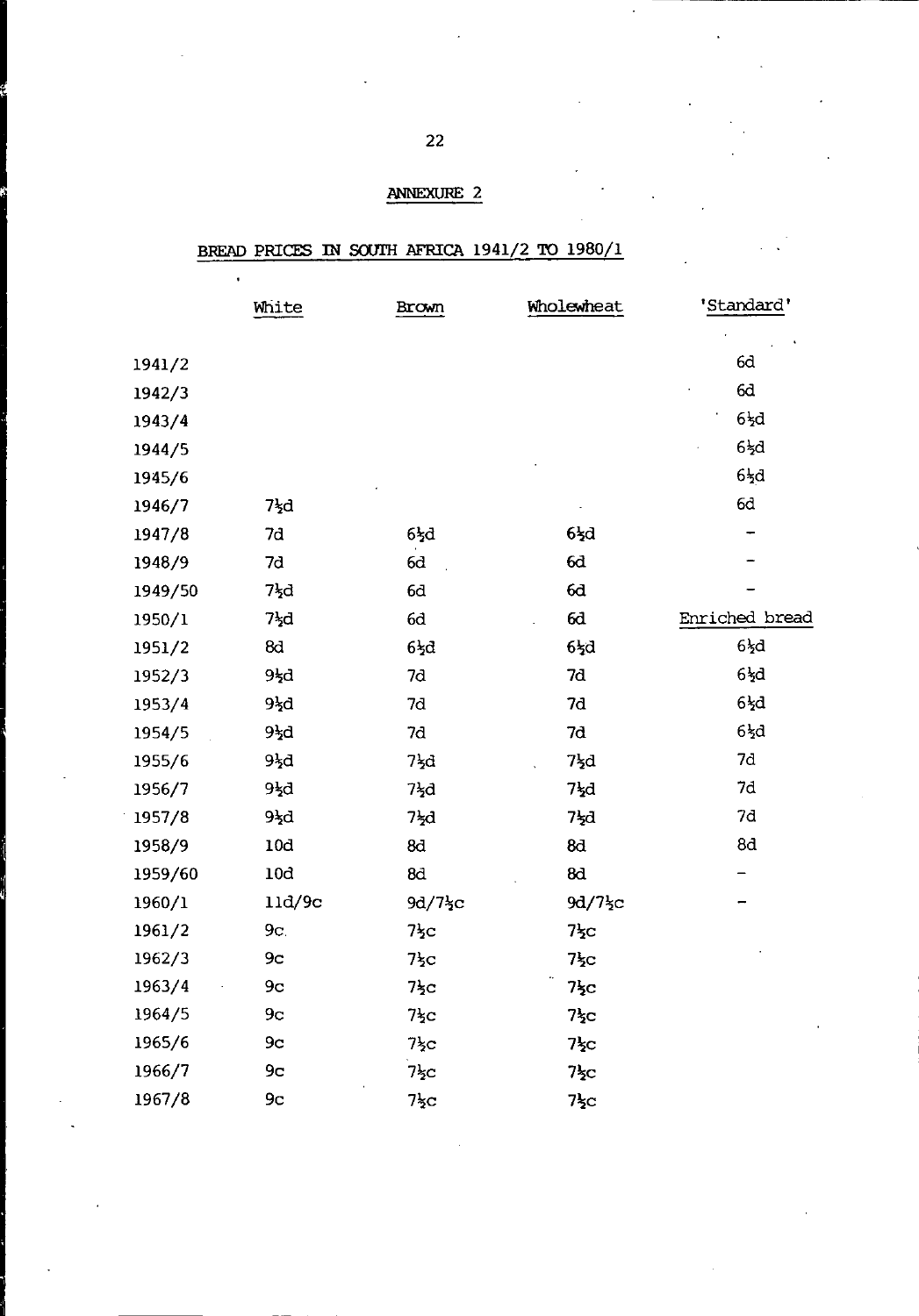### ANNEXURE 2 Continued

|         | White           | Brown           | Wholewheat      |
|---------|-----------------|-----------------|-----------------|
|         |                 |                 |                 |
| 1968/9  | 9 <sub>5</sub>  | 8c              | 8с              |
| 1969/70 | $95$ C          | 8c              | 8c              |
| 1970/1  | 11c             | 9с              | 9с              |
| 1971/2  | $_{11c}$        | 9 <sub>c</sub>  | 9с              |
| 1972/3  | 13c             | 11c             | $_{11c}$        |
| 1973/4  | 13 <sub>c</sub> | $_{11c}$        | $_{11c}$        |
| 1974/5  | 16c             | 13c             | 13 <sub>c</sub> |
| 1975/6  | 20 <sub>c</sub> | 16c             | 16с             |
| 1976/7  | 20c             | 16с             | 16c             |
| 1977/8  | 25c             | 16c             | 16c             |
| 1978/9  | 25c             | 16c             | 16c             |
| 1979/80 | 25c             | 16c             | 16c             |
| 1980/1  | 30 <sub>c</sub> | 20 <sub>c</sub> | 20c             |

### Source: Wheat Board Annual Reports.

The 'standard loaf' was manufactured only until 1946/7. Fran 1941/2 to 1946/7, white bread was manufactured only for military and civilian hospitals.

Enriched bread was introduced on 1 July 1952 and stopped at the end of September 1959.

Since more than 90% of all bread is purchased cash-over-the-counter, this is the best basis for comparison of prices - see Wheat Board Annual Report 1960/1 p.60.

Due to 'excessive capacity and overcompetition' it was felt by the Board in 1940/1 that registration would be necessary to rationalise the industry. Registration was camenced in the 1941/2 season, when for the first tine quantities of bread manufactured and sold were published by the Board.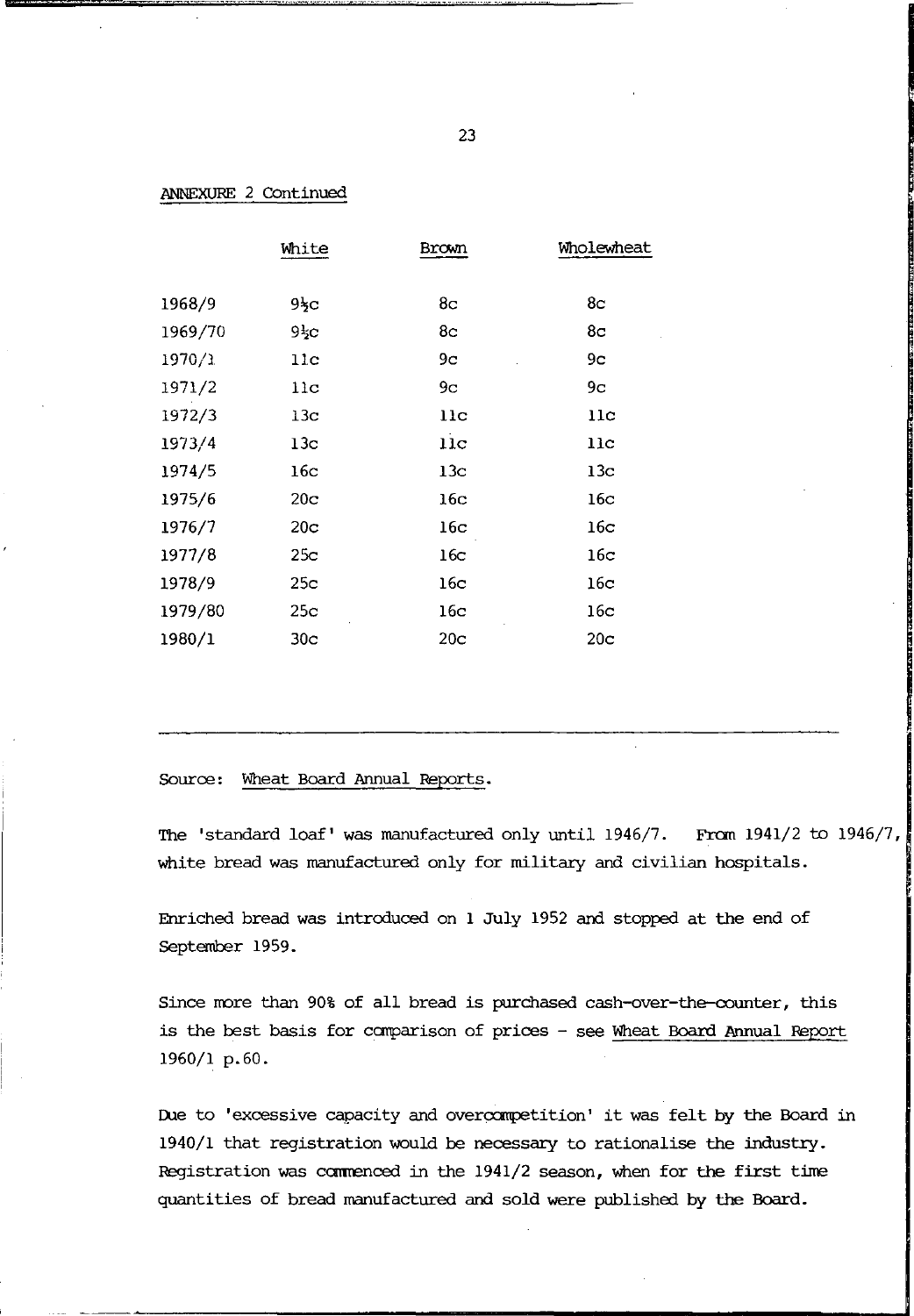Amount of sub-Amount of sub-Gross Domestic Subsidy (Wheat Parliamentary Subsidy (Wheat sidy, from Wheat sidy, from Product Board) as a per- Vote Expenditure Board) as a Abstract of Board centage of GDP percentage of Agricultural GDP Statistics  $Rm$  $Rm$  $Rm$  $Rm$  $Rm$ 0,3462 1939/40 987 0,035 89,266  $0.39$  $\overline{\phantom{0}}$ 1940/41 0.7870 1115 0.071 126,782  $0,62$ 1941/2 2,8340 1236  $0,229$ 148,020 1,91 1942/3 2,4840 1322 0,188 186.532 1,33 1943/4 3,100 1402  $0,221$ 218,674 1,42 1944/5 2,594 1515  $0.171$ 229,476  $1.13$ 5,670 1945/6 1637 0,346 262,718 2,16 4,182 1946/7 1812  $0,231$ 260,264 1,61 8,380 1947/8 2005 0,418 240,566 3,48 13,604 1948/9 2179 0,624 272,032 5,00 8,824  $9,0$ 1949/50 2549 0,346 288,948  $3,05$ 1950/1 15,839  $13,3$ 2772  $0,571$ 309,136  $5,12$ ÷. 17,415. 1951/2  $14,3$ 2976 0,585 384,828 4,53 16,346 18,8 1952/3 3373  $0,485$ 418,226 3,91  $1953/4$ 14,635 15,0 3624  $0,404$ 438,406 3,34 1954/5 16,810  $15,3$ 3819  $0,440$ 495,998 3,39 14,739 14,4 1955/6 4123  $0,357$ 470,032  $3,14$ 1956/7 14,034  $15,1$ 4342  $0,323$ 514,168 2,73 1957/8 14,702 13,9 4445  $0,331$ 526,826 2,79  $1958/9$ 11,818  $14,0$ 4694  $0,252$ 546,776 2,16

ANNEXURE 3 Amount of the bread subsidy in South Africa 1939/40 to 1980/1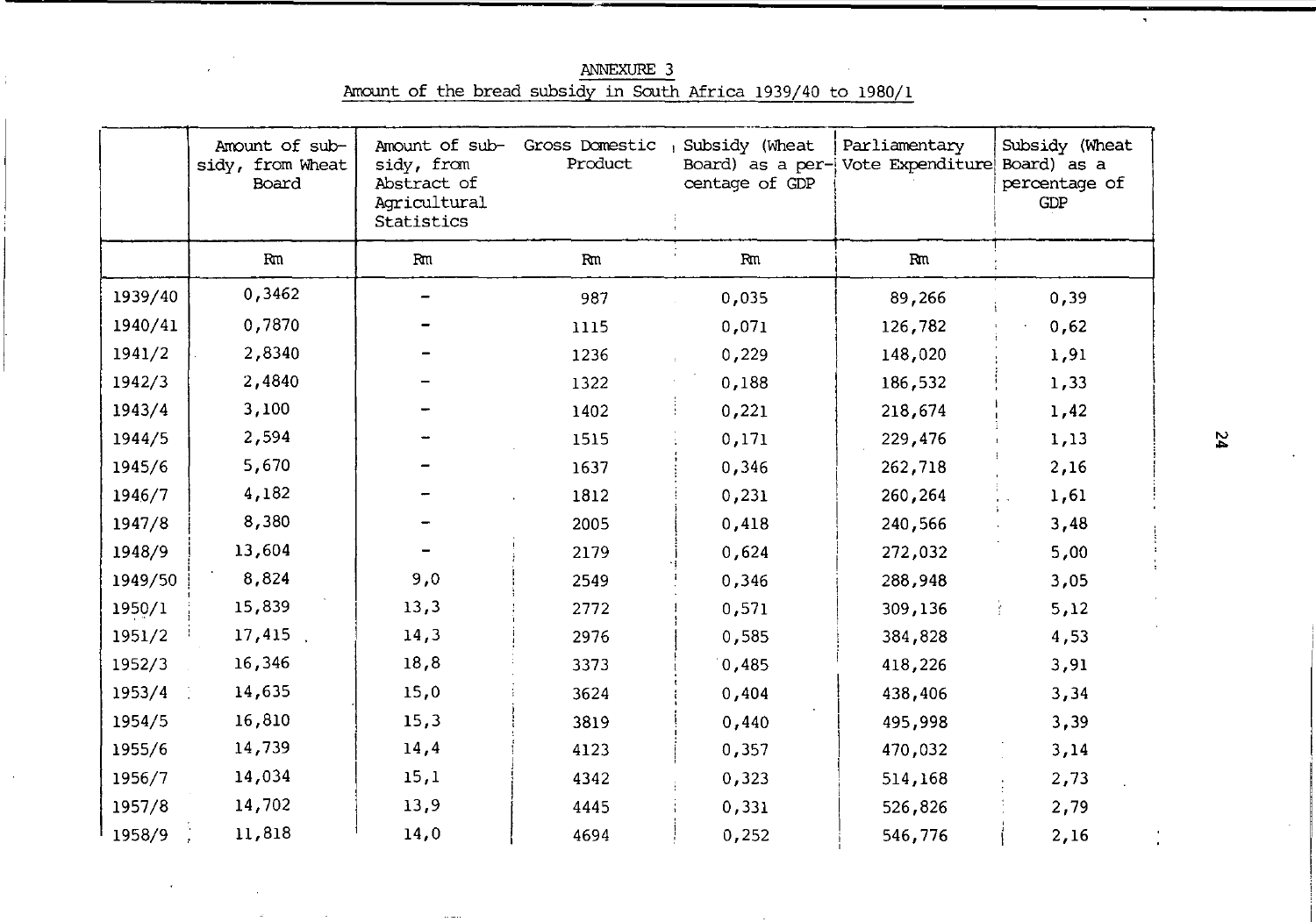ANNEXURE 3 Continued

|         | Amount of sub-<br>sidy, from Wheat<br>Board | Amount of sub-<br>sidy, from<br>Abstract of<br>Agricultural<br>Statistics | Gross Domestic<br>Product | Subsidy (Wheat<br>centage of GDP | Parliamentary<br>Board) as a per- Vote expenditure Board) as a | Subsidy (Wheat<br>percentage of<br>GDP |
|---------|---------------------------------------------|---------------------------------------------------------------------------|---------------------------|----------------------------------|----------------------------------------------------------------|----------------------------------------|
|         | Rm                                          | Rm                                                                        | Rm                        | Rm                               | Rm                                                             |                                        |
| 1959/60 | 14,059                                      | 13,0                                                                      | 4983                      | 0,282                            | 583,904                                                        | 2,41                                   |
| 1960/1  | 8,535                                       | 12,8                                                                      | 5280                      | 0,162                            | 636,331                                                        | 1,34                                   |
| 1961/2  | 12,413                                      | 10,6                                                                      | 5631                      | 0,220                            | 702,413                                                        | 1,77                                   |
| 1962/3  | 13,622                                      | 13,1                                                                      | 6261                      | 0,218                            | 786,995                                                        | 1,73                                   |
| 1963/4  | 13,058                                      | 12,5                                                                      | 6872                      | 0,190                            | 839,208                                                        | 1,56                                   |
| 1964/5  | 16,691                                      | 13,6                                                                      | 7540                      | 0,221                            | 978,183                                                        | 1,71                                   |
| 1965/6  | 13,941                                      | 17,1                                                                      | 8206                      | 0,170                            | 1045,957                                                       | 1,33                                   |
| 1966/7  | 18,292                                      | 20,1                                                                      | 9173                      | 0,199                            | 1211,630                                                       | 1,51                                   |
| 1967/8  | 29,482                                      | 25,8                                                                      | 9884                      | 0,298                            | 1375,572                                                       | 2,14                                   |
| 1968/9  | 21,167                                      | 25,1                                                                      | 10999                     | 0,192                            | 1399,130                                                       | 1,51                                   |
| 1969/70 | 27,567                                      | 22,4                                                                      | 11995                     | 0,230                            | 1656,989                                                       | 1,66                                   |
| 1970/1  | 25,389                                      | 28,9                                                                      | 13251                     | 0,192                            | 1856,286                                                       | 1,37                                   |
| 1971/2  | 32,972                                      | 29,5                                                                      | 15023                     | $-0,219$                         | 2467,276                                                       | 1,34                                   |
| 1972/3  | 33,462                                      | 40,3                                                                      | 18678                     | 0,179                            | 2719,728                                                       | 1,23                                   |
| 1973/4  | 41,087                                      | 26,8                                                                      | 23055                     | 0,178                            | 3338,974                                                       | 1,23                                   |
| 1974/5  | 46,615                                      | 44,6                                                                      | 25731                     | 0,181                            | 4220.143                                                       | 1,10                                   |
| 1975/6  | 80,132                                      | 61,6                                                                      | 29143                     | 0,275                            | 4983,075                                                       | 1,61                                   |
| 1976/7  | 56,780                                      | 67,3                                                                      | 32728                     | 0,173                            | 5150,633                                                       | 1,10                                   |
| 1977/8  | 58,208                                      | 65,4                                                                      | 37222                     | 0,156                            | 5493,814                                                       | 1,06                                   |
| 1978/9  |                                             | 57,4                                                                      | 44575                     | 0,129                            | 5899,738                                                       | 0,97                                   |
| 1979/80 |                                             | 116,4                                                                     | 57817                     | 0,201                            | 6954,577                                                       | 1,67                                   |
| 1980/1  |                                             | 162,1                                                                     | 65531                     | 0,247                            | 8635,946                                                       | 1,88                                   |

S2

 $\cdot$ 

 $\star$   $\downarrow$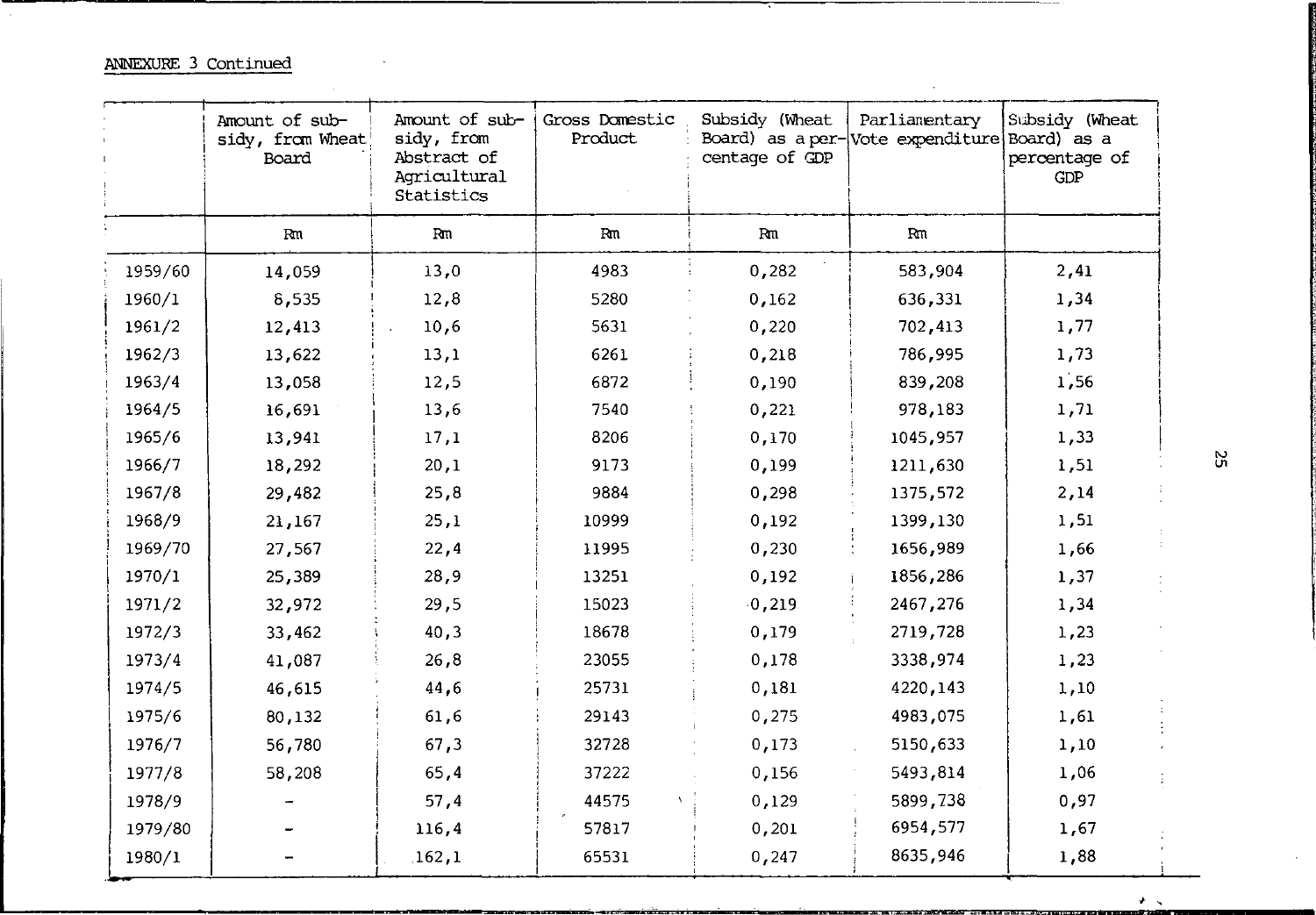### ANNEXURE 3 Continued

<sup>E</sup>figures before 1961 were doubled to obtain the R equivalent. Parliamentary Vote Expenditure was taken fran the Report of the Controller and Auditor-General: Part II: Surnnary of expenditure fran State Revenue Acoount (Excluding the South West Africa account). From these figures were excluded all Fixed Statutory Appropriations and "all Standing Appropriations, to ensure commensurability and to reduce compexity. Moreover, from the figUres of 1976/7 to 1980/1, the 'Finance' or 'Treasury' figure was excluded, as it is excluded in all data up to 1976. The financial year ends 31 March.

GOP figures were taken fran South African Statistics 1980: 'Gross domestic product at factor prices' . It was assumed that the year was January to December since there were no footnotes in South African Statistics. However their source is the South African Reserve Bank Quarterly Bulletin, where in 1982 on page S-82 there is a footnote 'Figures at end of period' for financing rates. It was further felt that since different financial years end at different times the only meaningful guide would be January to December.

For the years 1978/9 to 1980/1, figures of the amount of subsidy were taken from the Abstract of Agricultural Statistics to find percentages of GDP and budget.

In 1941/2 the government and the Board paid subsidies to producers, millers and bakers. In subsequent years the subsidy was paid either to producers, to millers, to bakers or to all three groups. In sane years subsidies were paid on wheat imports. From 2 May 1977 the subsidy was paid to bakers only.

Subsidy figures from the Wheat Board differ from the Abstract of Agricultural Statistics figures because the financial year of the latter is April to March while that of the former is October to September.